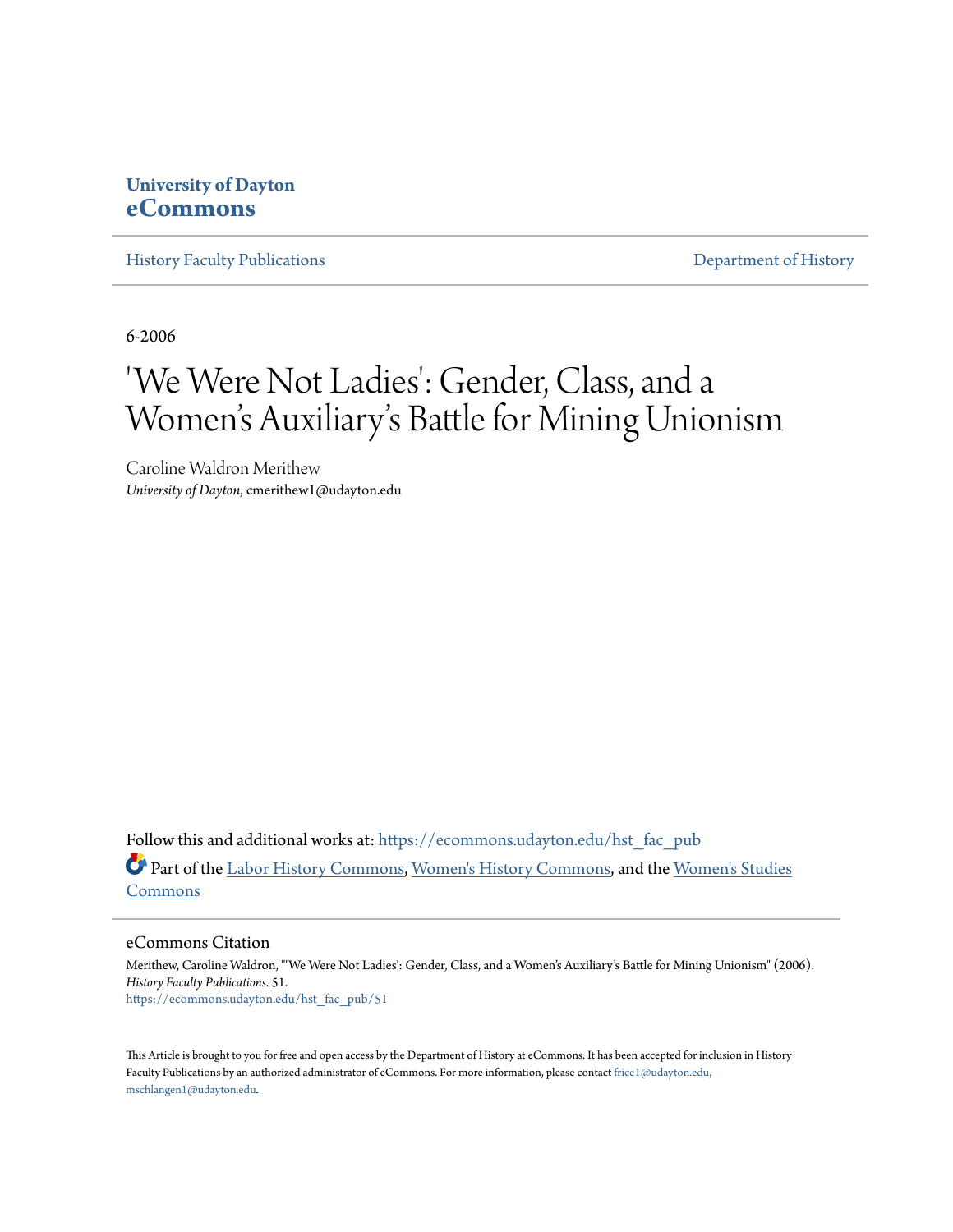

## 2006 "We Were Not Ladies"

*Gender, Class, and a Women's Auxiliary's Battle for Mining Unionism*

## **Caroline Waldron Merithew**

*"We Were Not Ladies" uses the 1930s dual union fight between the United Mine Workers of America and the Progressive Miners to challenge the historiography on women's auxiliaries in the United States. While most labor and women's historians have focused on the traditional and supporting roles that non-wage-earning women played in male unions, I show a more radical side to working-class housewives' activism. Through the Women's Auxiliary of the Progressive Miners, coal miners' daughters and wives recognized that conventional gender roles could neither gain them political and economic power in their communities, nor could these roles encompass their evolving political consciousness. Because the mine union wars of the early 1930s opened up an opportunity for women to understand and rearticulate their identities, the episode provides a critical historical vantage on the gendering of class in the rural industrial multiracial heartland. Auxiliary women were engaged in a new "class struggle" that went beyond the traditional female spheres of home and family. This episode of dual unionism is significant not only because women became active in the movement but also because it exposes the contradictory ways that class and gender intersected and were understood by male and female actors.*

I,—do solemnly promise of my own free will to bear true allegiance to and abide by the laws of the Progressive Miners of America; never to discriminate against anyone on account of creed, race, color, or nationality and to do all within my power to have all miners' women folk join our union.

—By-Laws, The Women's Auxiliary Progressive Miners of America, District 1<sup>1</sup>

In the 15 September 1929 issue of the *United Mine Workers Journal*, a cover<br>Cartoon depicts the all-male industrial union as a plump matronly mid-<br>dla aged woman. At har kitchen counter she stands over a not of "Bottor" cartoon depicts the all-male industrial union as a plump matronly middle-aged woman. At her kitchen counter, she stands over a pot of "Better Working Conditions" and serves a plateful of "Higher Wages" donuts to a boy miner.2 (Figure 1) The portrayal hints at a paradox in the miners' union culture: embracing a feminine image (always desexualized and with roots in the mythic Mother Jones) while rejecting women as activists. During the early years of the Depression, when women became more involved in

© 2006 Journal of Women's History, Vol. 18 No. 2, 63–94.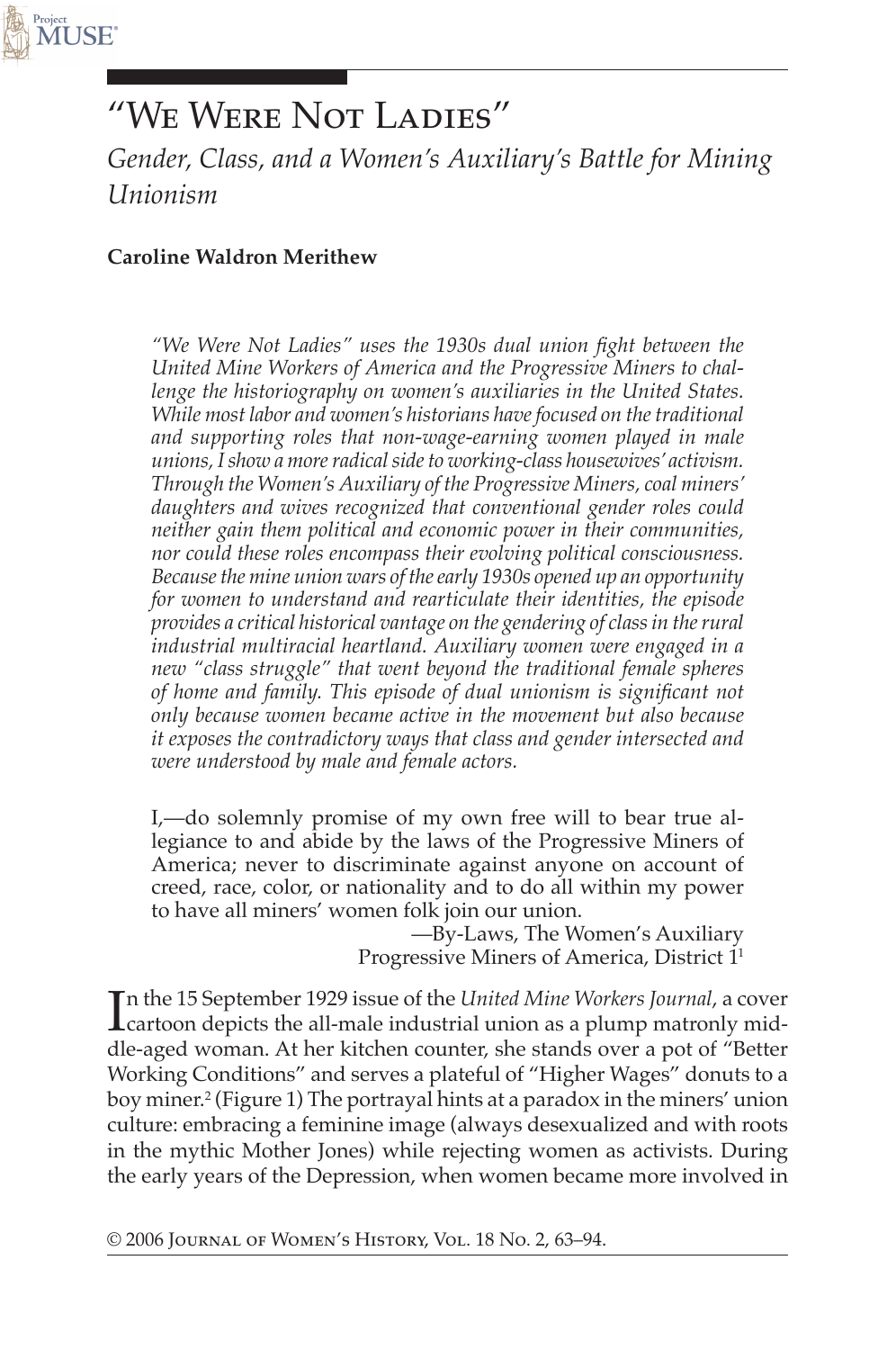

Figure 1. Though gendered rhetoric and imagery had long been a part of UMW culture, depicting the all-male industrial union as feminine was something new. This cartoon, which appeared in the *United Mine Workers Journal*, calls miners to support the UMW through the use of the maternal rather than the masculine. *United Mine Workers Journal*, 15 September 1929. Reprinted with the permission of the *United Mine Workers Journal*.

their husbands' and fathers' union, this paradox was more pronounced. As women encroached on the homosocial world of coal mining unionism, they challenged the masculinity of its members. Their challenges intensified when women, as part of the dual union struggle between the United Mine Workers (UMW) and the Progressive Miners of America (PMA), formed the Women's Auxiliary of the Progressive Miners (WAPM) and forced men to confront the gendered dimensions of class. So relentless were WAPM members in their attacks that UMW president John L. Lewis addressed the issue of female militancy in the 1934 annual convention. Lewis lambasted those men who "shove their women out on the picket line while they remained at home and did the cooking." Using gendered language to undermine his PMA opponents, Lewis told his audience, "You will remember that men who are members of the United Mine Workers will continue to do the fighting for the organization . . . while the women remain at home."3 Auxiliary women had discovered, however, that remaining at home and out of union business was part of the problem.

This article writes non-wage-earning women back into the history of dual unionism by looking at how and why female activists were able to gain power in a movement of coal-mining men—who responded to and constructed them in contradictory ways.4 The episode is significant not only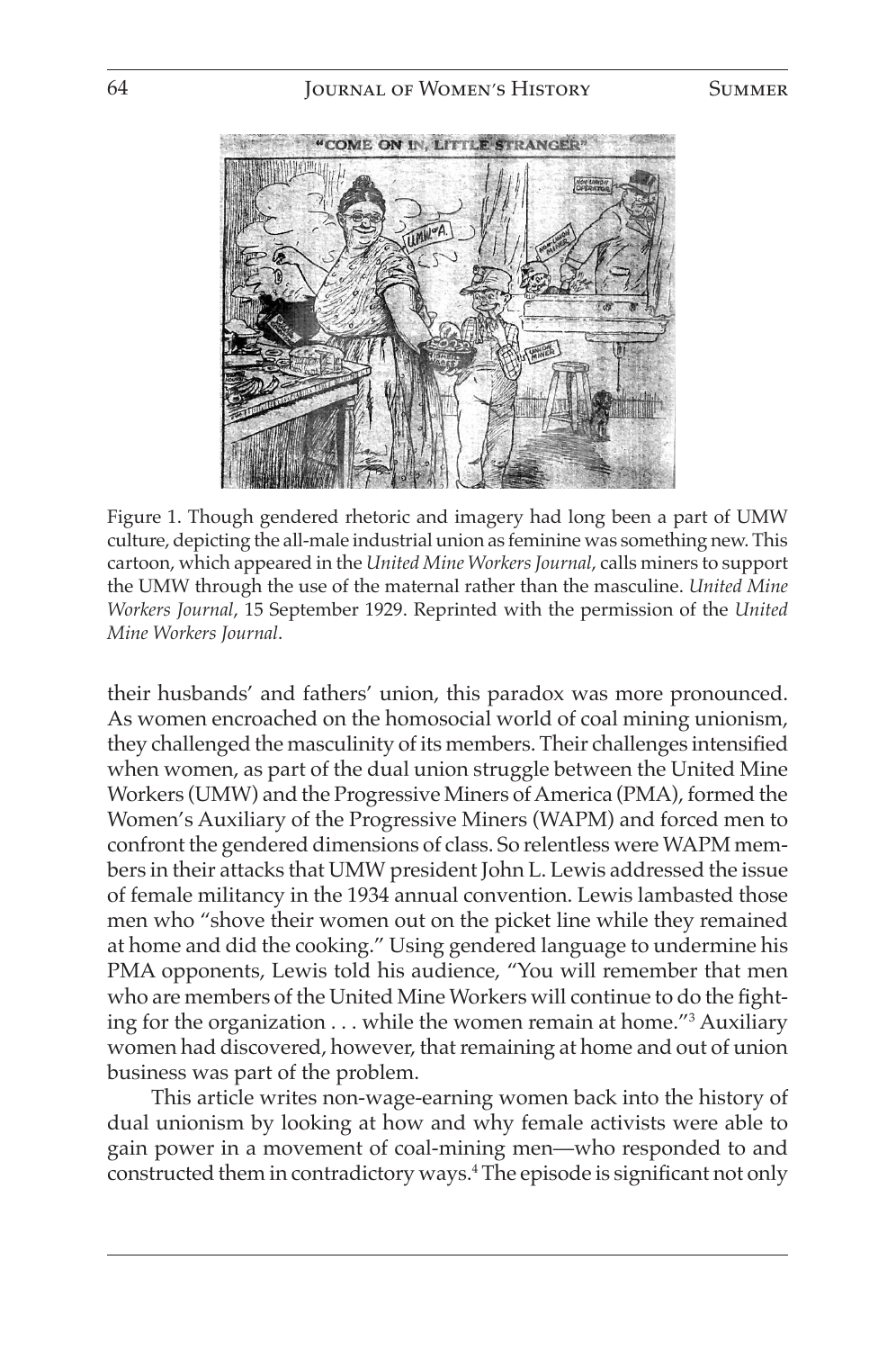because women became active in the struggle but also because it exposes the fluid political subjectivities of male and female actors who melded old and new conceptualizations of class and gender as part of the UMW–PMA battle. Because this was a fight not only between capital and labor but also between workers themselves, it enveloped families and deeply divided workingclass communities. The breadth of the union dispute, therefore, opens up the possibility of seeing the uneven ways class and gender intersected and how men and women conceived alternate visions of the labor movement. Given that the episode took place at the historical cusp between labor's demise in the 1920s and its rise in the mid-thirties, and given the crucial role that women and Lewis himself played in both stories, dual unionism in the coalfields can reveal the foundational position of workers' wives in the revival of industrial labor organization in the 1930s—something historian Susan Levine postulated, but could not fully answer, over a decade ago in her work on Ladies' Auxiliaries in the 1920s.<sup>5</sup>

Since historian Alice Kessler-Harris asked labor and women's historians, "Where are the Organized Women Workers?" in 1975, there has been increasing discussion of the auxiliary movement and the protests of housewives. Along with Levine, scholars Melinda Chateauvert, Dorothy Sue Cobble, Elizabeth Faue, Marjorie Penn Lasky, and Kathryn Oberdeck have revealed that despite labor's tepid and uneven support of wage-earning women's organizing, both the AFL and the CIO responded positively to the formation of auxiliaries and, in some cases, were responsible for initiating their charters.<sup>6</sup> Historians Dana Frank, Darlene Clark Hine, Annelise Orleck, and Margaret Rose have shown that Black, white, and Hispanic women not only organized in auxiliaries but also mobilized within consumer cooperatives and union label campaigns. Bringing together the issues of production and consumption, women's efforts were crucial—though often ignored by contemporaries as well as later historians—to working-class power.7

There is also debate regarding the political nature and capacity of nonwage-earning women's place in male labor unions. Scholars Sharon Hart Strom, Frank, and Lasky have suggested that because women's position tended to follow traditional gender arrangements, the auxiliary model was a poor vehicle for feminist critique.<sup>8</sup> Corroborating these arguments, Faue has contended that in Minneapolis the auxiliary constricted women's ability to act up.9 Chateauvert has questioned these assumptions and has noted that members of the Auxiliary of the Brotherhood of Sleeping Car Porters embraced traditional notions of female propriety as a rejection of racist stereotypes about Black female labor. Chateauvert agreed with Levine, who has asserted that because auxiliaries served as gateways to other forms of political activism, they should not be read as mere "social appendages of trade unions."10 The works of Chateauvert and Levine are part of schol-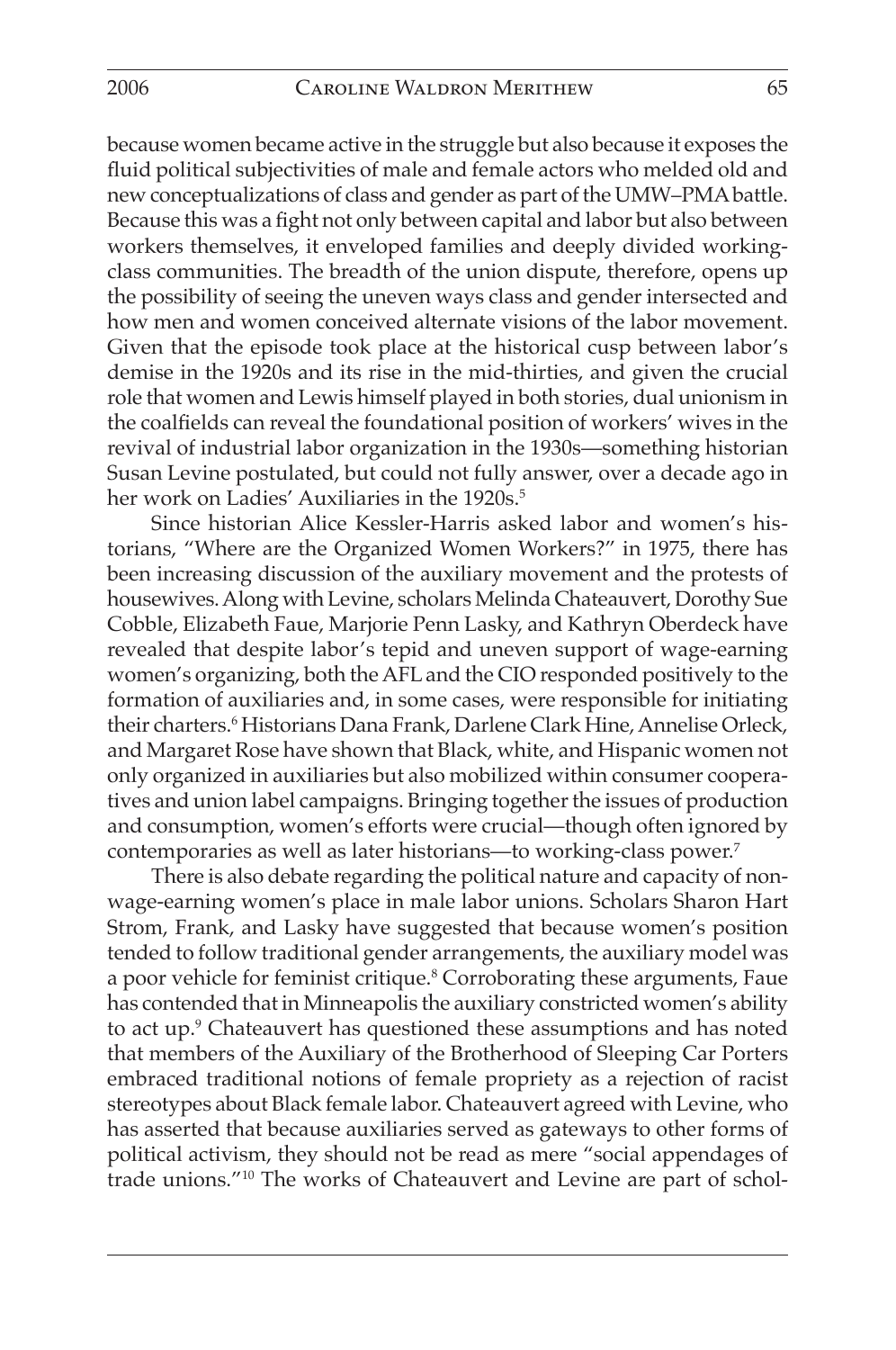arship that has reread the rhetoric of maternalism among working-class housewives and has marked it as distinct from that of their middle-class contemporaries. From Ola Delight Smith and Clara Lemlich Shavelson to female immigrant anarchists, motherhood and a radical critique of capitalism and patriarchy went hand in hand.<sup>11</sup>

The story of WAPM invites a rethinking of "housewives" as participants in the labor movement and deconstructs our current understanding of women's auxiliaries. Because the UMW–PMA fight involved thousands of non-urban working-class women, it exposes the complicated mingling of gender and class in the formation of female political subjectivities outside of the large industrial cities featured in most of the historiography. The article explores four overlapping reasons for the meaning of female partnership in the PMA, as well as women's emergence into and responses to it. First, by the early 1930s women were well prepared to take a central role in the decision making process of the union because they had been trying for over three decades—with fluctuating strategies and minimal success—to have their voices heard. The arguments Auxiliary women made (both for inclusion into the all-male world of coal miners and as a critique of class oppression) were based on lessons they had learned from their mothers and grandmothers. The language WAPM used to describe itself was charged with political and historical meaning—for example, members consciously named themselves a women's, not a ladies', auxiliary. The label reflected generations of female activism in the coalfields as well as the new economic and political circumstances women faced in the first years of the Depression. Second, although coal miners were often down and out, they were particularly so at this time—not only because of the dire economic circumstances caused by the chaos of the early Depression but also because the dual union fight wreaked havoc within their homes and in the mines. Because men needed women, the PMA was one of the few movements in which non-wage-earning women became leaders in organizing an industry that employed only male labor.

Third, Auxiliary women refashioned the rhetoric surrounding motherhood. While these women drew on inherited conceptions of class and gender oppression, by the early thirties their political understanding of themselves as female actors had been altered. Because women's organizing involved both homo- and heterosocial venues, WAPM tempered the language of maternalism and difference that had been a central component of working-class feminism in the early twentieth century. Highlighting demands for equality threatened PMA men who eventually tried to curtail women's involvement in the union. Fourth, miners' unionism and the politics behind women's activism in Illinois had been built on the ideals of an interethnic model of organizing that was shaped by immigrants' transnational ties as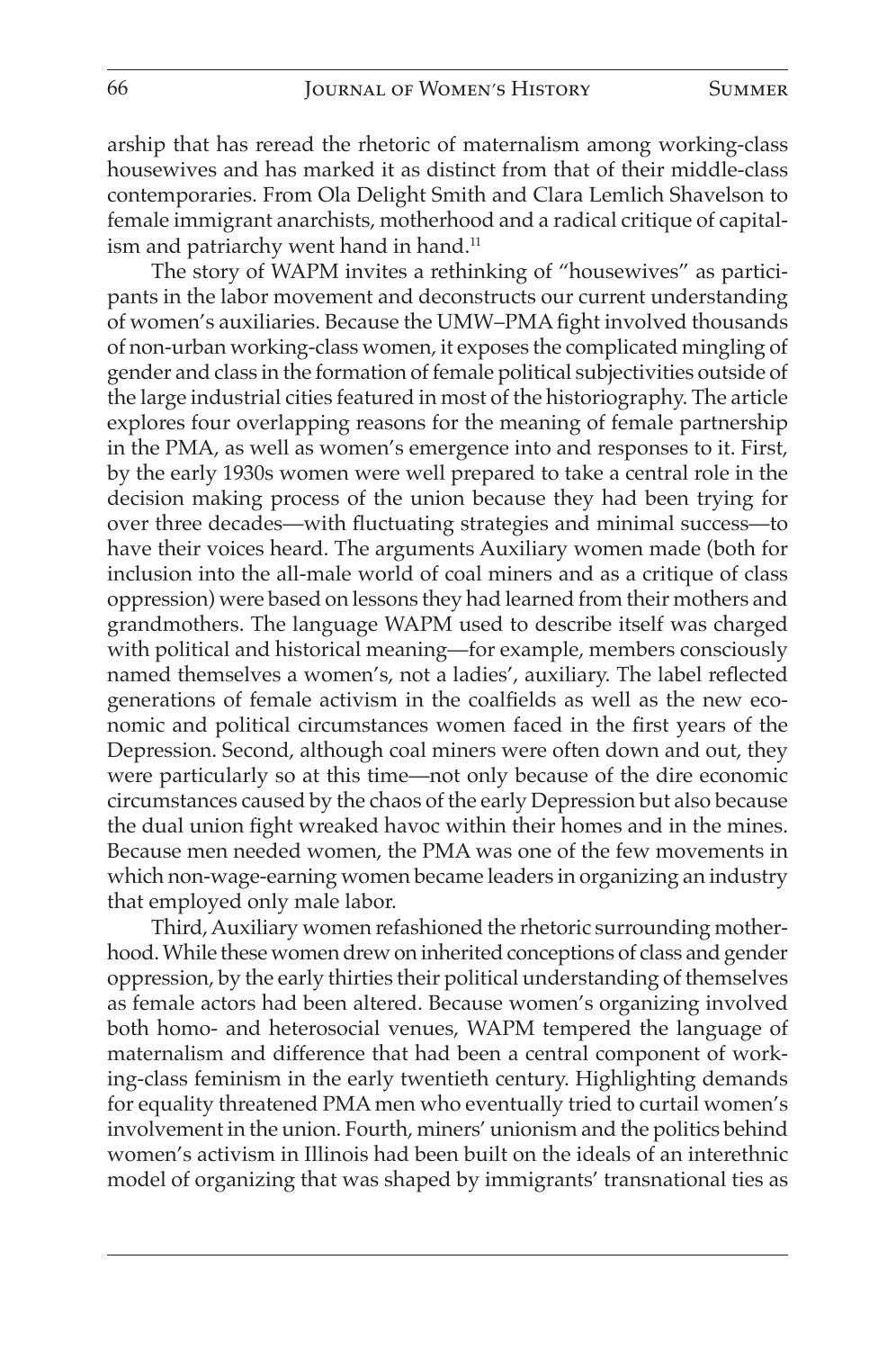well as assimilation into multiracial communities. The Auxiliary pledged itself to an organic working-class internationalism that began with, but could not be limited to, local concerns. Part of this internationalism involved a dedication to interracial unionism—a significant occurrence both for historical and historiographical reasons. That Black and white women came together as WAPM members refocuses our view of the debates about, and the meaning of, miners' commitment to interracialism.<sup>12</sup>

Women in WAPM used their identities as "working-class housewives" to define their position in the PMA and against the UMW. Initially, Auxiliary members were engaged in what they defined as "class struggle"—a struggle that went beyond the traditional female sphere of home and family. To be sure, they rhetorically tied their class consciousness to the "kitchen" but they believed their work was more than an extension of maternal household roles into the community. WAPM's call for "bread and freedom" reflected this. The phrase also tied the PMA fight to earlier dual union battles, particularly the "bread and roses" strike of 1912 in Lawrence. When women called for bread and freedom, they made a rhetorical connection with women's traditional role of putting bread on the table (as opposed to the "breadwinning" of their husbands) and a new articulation of entitlement of women's rights as citizens.13 Unlike the Teamster auxiliary members who, Lasky has argued, "could not move beyond their conventional roles unless men permitted them to do so," WAPM openly confronted male union leaders with newer forms of protest that drew on an enlarged understanding of women's position in the movement and their place as actors in the struggle.14 WAPM members were allies, which distinguished them from helpmeets in other auxiliary movements.15 Describing their union participation as distinct from feminine tradition, they wrote, "This Auxiliary is unique among labor Auxiliaries. Social affairs and raising of strike relief are among our numerous activities, but these things are not the end and aim of this Auxiliary."16 Rather, WAPM focused their time on "labor legislation, labor education, a youth movement, independent working class political action" and opposing "all wars." These women recognized that conventional gender roles had not (and could not have) gained them the power they sought in mining unionism and did not encompass their evolving political consciousness.

Women's multifaceted articulations of politics were based on their experiences in their homes, in their multiethnic communities, on the picket lines, with men in the PMA, fighting John L. Lewis, making demands of state and federal authorities, and with other women. The changing expressions of themselves were so threatening that, over time, the dual union fight became a war against women. For example, though the PMA was his union's enemy, Lewis's gendered rhetoric resonated with men in the Progressives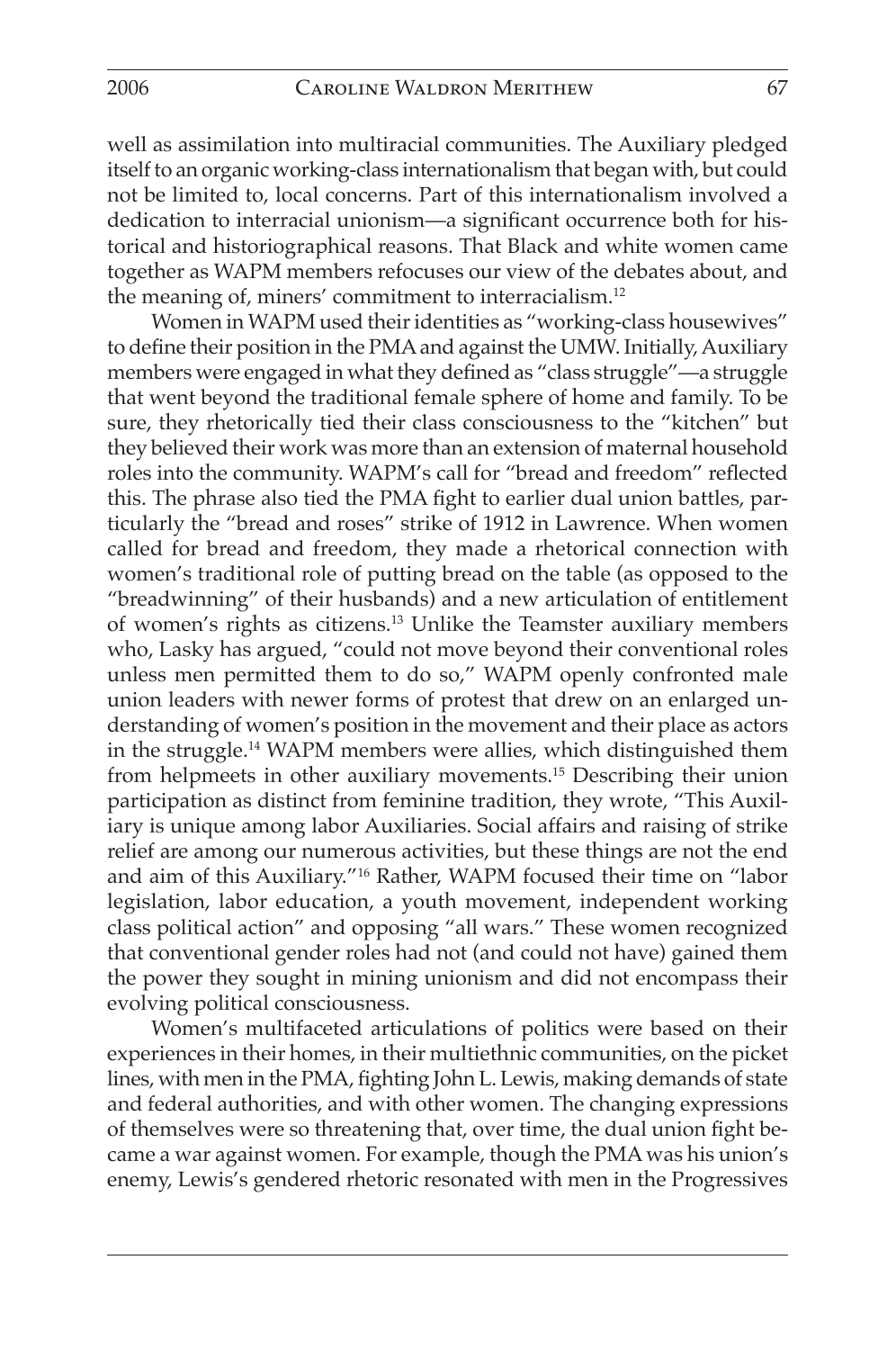and served to divide their ranks. Within a year of forming the Auxiliary, women had learned that regardless of the type of contribution they made or how they defined and perceived it, mining unionism was male unionism. Upon discovering this, however, they did not "pack up" and go home.

## **Organizing Before the Progressives**

The Progressive Miners' challenge to the UMW provided a forum through which coal women could demand power in the union—a goal they had been trying to achieve long before the PMA's formation. In the 1890s and early twentieth century, Illinois was the epicenter of union organizing in the coalfields of the United States. In the legendary battle at Virden, Illinois—where UMW strikers engaged in a bloody fight to turn back scabs and win union recognition across the Central Competitive Field in 1898—women were on the front lines, feeding and clothing striking miners. These women "had taken no union vows but within their own souls they had pledged their lives to the Union."17 By 1901, immigrant women from Italy, Belgium, and France had formed a vibrant anarchist feminist community with adherents in mining towns across the state. Anarchist women corresponded with one another through the Italian-language press and formulated a "Maternal Mission" that criticized the collusion between capitalism and patriarchy and demanded a place in the organizations of their male comrades.<sup>18</sup>

Similarly, some women read the *United Mine Workers Journal* and occasionally built up the courage to write to the editors to express their opinions to its mainly male readership. Letter writing signified a growing belief in women's right to speak to issues that not only affected their husbands, fathers, and sons but also themselves. In 1910, Dotie J. C. Edwards of Rockville, Indiana formulated a dual identity as housewife and union member that had global dimensions. "No question, however trivial, which concerns the mine workers of America can be beneath our [women's] notice (and our interest should likewise extend to the mine workers of the world at large)," she argued. Edwards's words both paralleled the language of anarchist women's maternalism as well as foreshadowed the claims that WAPM women would make two decades later. Edwards argued that coal women needed to educate themselves so their class and gender emancipation could be self-made. "We need a more thorough understanding of organization and its power—also an intellect so disciplined as to enable us to think . . . for ourselves. All of which will help us to discern the relation between capital and labor and make more practical application thereof to everyday conditions," she said. Commenting on the distinct relationship non-wage-earning women had to the labor movement, Edwards defined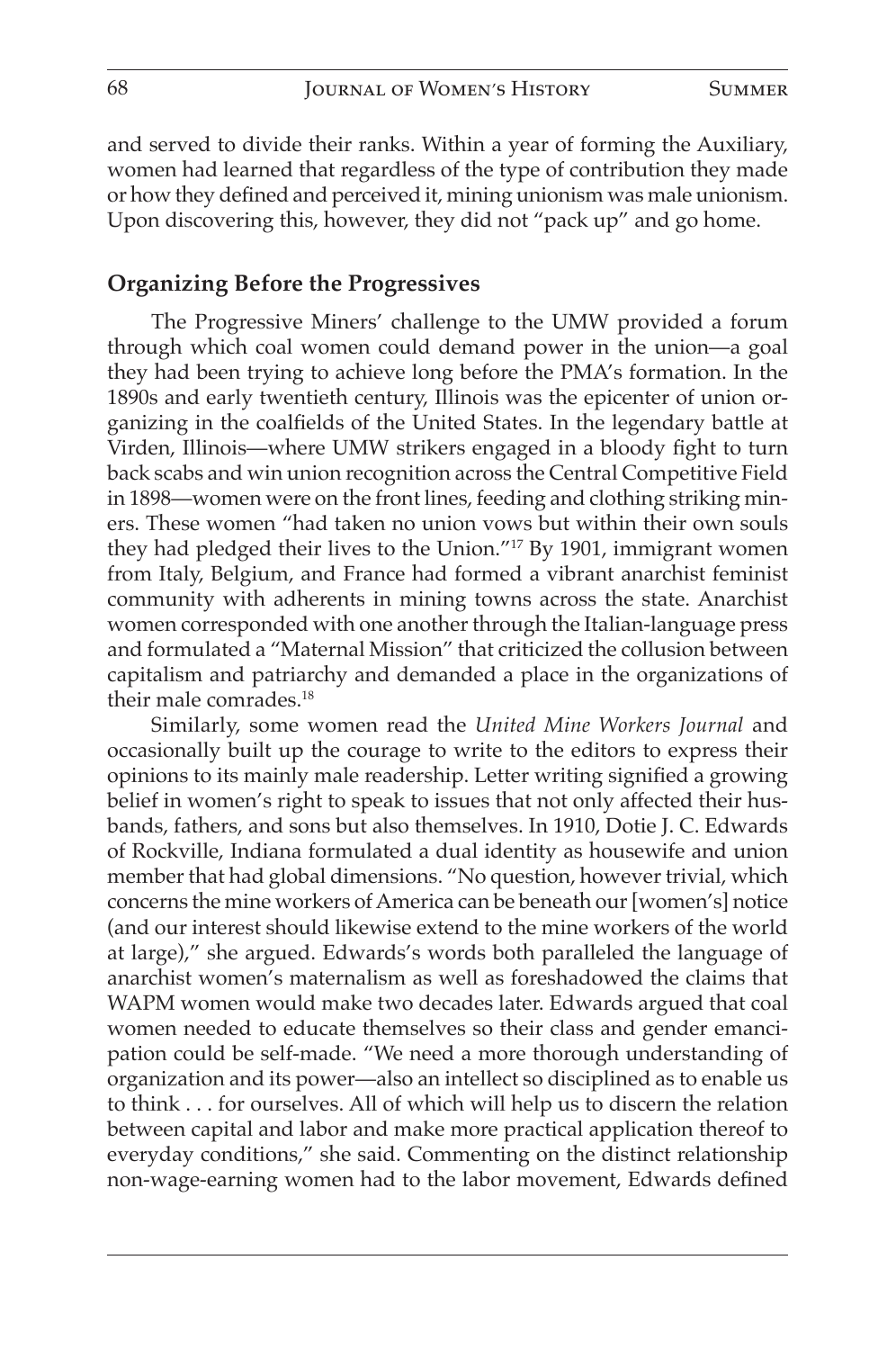the basis for housewives' political engagement. "While the workingman's wife is at somewhat of a disadvantage compared with the working women who are out in the world fighting the industrial battles side by side with men . . . she is in a position to know well the privations and haunting fears which are ever present . . . [T]he workingman's wife . . . should make excellent material for a good class-conscious worker." Edwards not only reinforced women's convictions about the role they could (and should) play in the miners' union, but also suggested a means for doing so: "Personally, I believe the Journal might be made even more interesting if the miners' wives oftener availed themselves of the privileges of the Forum.<sup>"19</sup> Others in Illinois were reading, listening, and agreeing with her points. Agnes Burns was one of them.

Burns, who became the first president of WAPM, was one of seven children in a coal mining family whose roots were in the German and Irish immigrant settlements of the Midwest. Burns's father was a staunch supporter of the UMW and her mother, who died of tuberculosis when Agnes was ten, was one of the many women who were part of the 1897–98 battle for miners' union recognition. During that strike, Burns accompanied her mother to area farms, where they received food to sustain families through the fight. Memories of this mother-daughter organizing pushed Agnes to continue her activism in later life when she became involved in the labor movement in Illinois and beyond. In 1914, while reading the UMW *Journal,* Burns found an advertisement for the Women's Trade Union League's (WTUL) new "School for Active Workers in the Labor Movement" in Chicago. Burns applied and won a scholarship to attend—"The key that unlocked to me a big, new world," she remembered. Like Edwards, Burns recognized that housewives "in isolated coal camps"—not just "the working women in the larger industrial centers"—"were an important part in the development of an industrial democracy."20 Burns committed herself to making "women from the cities" in the WTUL and miners in Illinois's coal camps understand this.

In 1916, Burns publicly echoed Edwards's belief in the need to expand housewives' place in the UMW. In her mid-twenties at the time, she was invited to speak to the all male audience of Illinois delegates at the United Mine Workers Convention that year. Though she was officially representing the WTUL, she made it clear that her home was with the miners: "I am not going to talk about the great honor it is to be with you, because I have been with coal diggers all my life." Burns's speech that day had an angry tone and it reflected women's sense of alienation from a union they called their own (and from men who refused to see their contribution). "Mr. President and Friends: I have waited a long time," she told them. "You have had your say and now I want mine. I don't want the President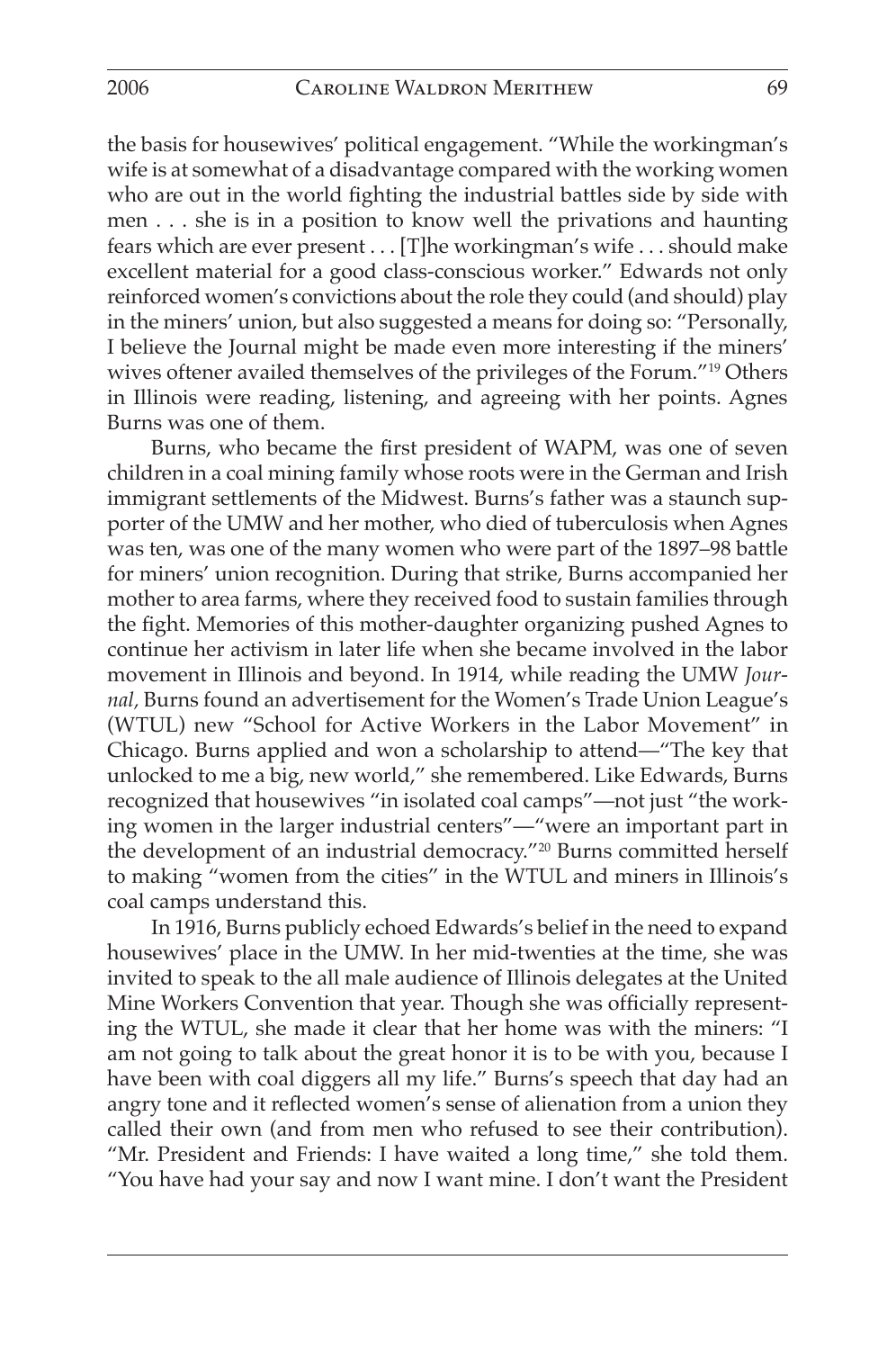#### 70 **JOURNAL OF WOMEN'S HISTORY** SUMMER

or any one else to call time on me."21 Her words recast women's labor activism into an explanation of entitlement for inclusion into the UMW. Moreover, the speech foreshadowed the central arguments WAPM would make distinguishing power in the union from auxiliary support: "We have plans under way whereby we will gather together into our organization . . . women who, though they work in the homes of union men, can hold no union card. I believe the time will come in Illinois when these women will be fighting with us and standing with us with as strong and firm a spirit of unionism as that of any band of union men on earth!" Burns's formulation that women's unpaid work should gain them a say in all male unionism conveys her radical perspective as well as a central component in this struggle for recognition. Burns's perspective not only distinguished women in Illinois from the wives of workers in other industries but also from coal-mining women in other places. For example, in Colorado, coal miners' wives did not make claims for power and equality in the same way as Illinois women did (though the difference may be due to the UMW's difficulty in organizing the western field at the time).<sup>22</sup> Burns and others accepted the gendered division of labor in the coal industry—neither she in 1916 nor WAPM in 1932 would call for the right to work in the pits as women would in the 1970s—while simultaneously claiming that women could rightfully stand as equal members in the union.

After World War I, women's increasing involvement in miners' struggles was part of the particular trajectory of mining unionism in Illinois. When John L. Lewis came into the presidency in 1920, Illinois's District 12 was still one of the strongest fields in the country. The 80,000 Illinois miners worked on a closed shop basis and their state officers had significant influence in the international. In mid-decade, two issues changed the relationship between leaders at the top and on the district level. First, a series of power struggles between Lewis and Illinois officers had the effect of giving the state organization more control over local issues (most importantly, the right to negotiate directly with the Coal Operators Association). The infighting undermined the links between the international and the district, damaging rank and filers' feelings of connection with the UMW leaders.

Creating an "Other" out of UMW's leaders made Illinois coal communities more cohesive. Because the UMW *Journal* no longer fully represented the voice of miners (and their wives) in the state, they began publishing their own paper, the *Illinois Miner*. During the 1920s, this paper—not "for men only"—became a venue through which women could voice their beliefs and concerns. The weekly Woman's Page invited an articulation of women's imaginings and encouraged them to continue to fight for a say in the union as previous generations had done.<sup>23</sup> The paper featured columns such as "Mother and Child" and "When We Have Time to Think" by Mrs.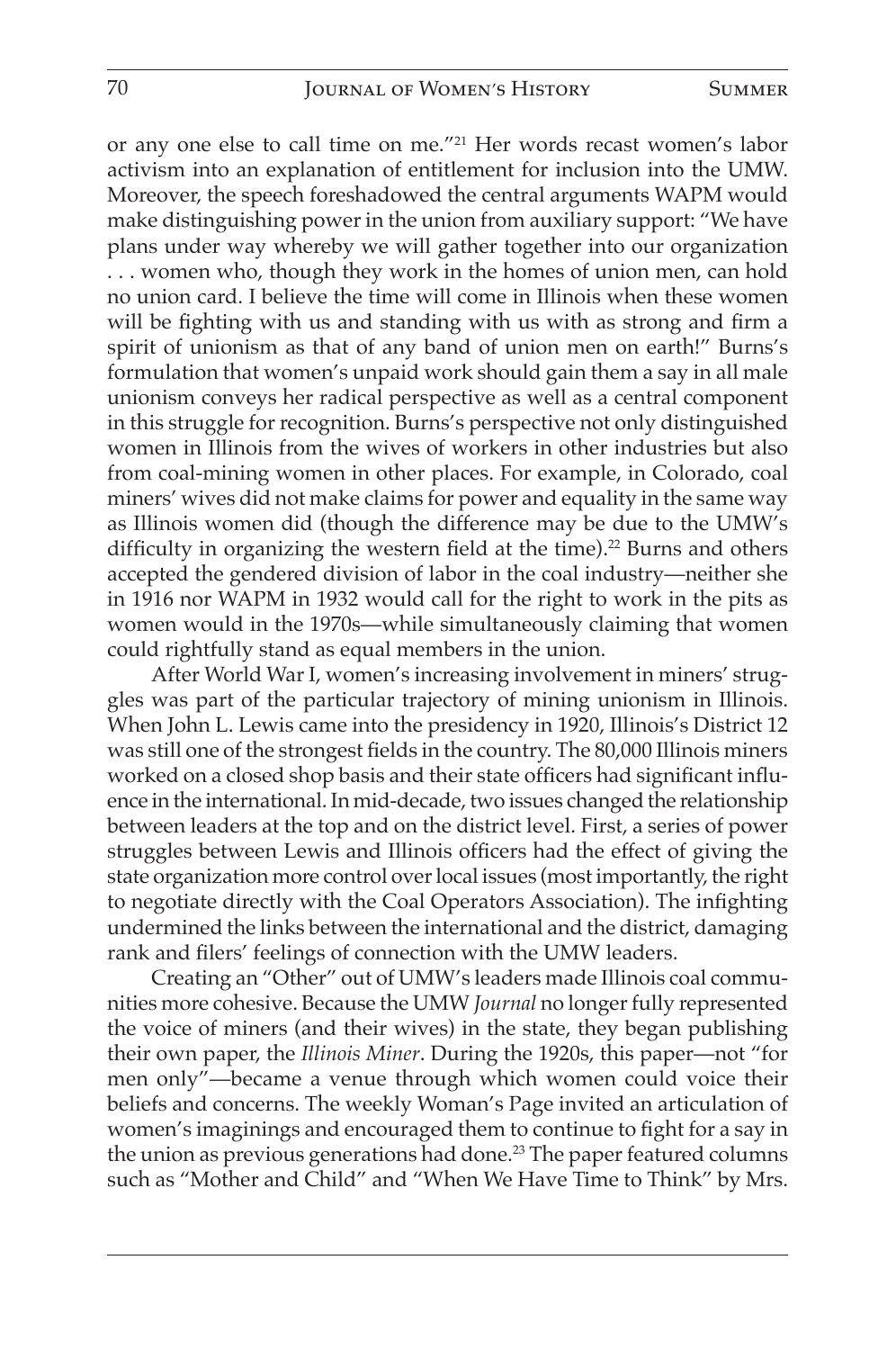Lotta Work, a pseudonym of Agnes Burns Wieck (now married to Edward Wieck, an active member of the UMW). In addition to the weekly features, editors published women's letters, which helped female readers to learn about, and from, one another as well as to explore the possibilities that involvement in the labor movement and politics might bring.

"The Woman's Page is not trying to find out who is the best cook among the wives of Illinois coal miners," an initial article stated. Rather, it was designed "to help in spreading knowledge and in creating a closer bond of fellowship among the thousands of women who, though not actually members are mighty strong props of the United Mine Workers."24 Mrs. Mae Poma of Christopher expressed how important the medium of exchange was to her. "I always read it through a couple of times before I let it get away from me."<sup>25</sup> In its pages, coal miners' wives "talked" about what it meant to be women and working class through stories about what they held in common with each other—housework, taking care of children, and the mines. It was not always easy for them to engage in the forum. Jessie Crider from Cutler wrote: "O Mrs. Work, I just wish I could talk to you myself; I can't write very good and explain just what I would like to tell you."26 But there was a sense that making their voices heard was essential for their access to power. Through the *Illinois Miner*, women also began to question older assumptions about the type of organizing they might do to force the issue of power in the union. A Johnston City woman wrote in on the subject of "War and Explosions": "It seems to me that there are enough of us women, if we would only put our heads to it, to put an end to these two things."27 That sentiment reflected a belief that women could indeed change things—locally, nationally, and internationally.

From the Progressive Era to the 1920s, in the writings of Dotie Edwards and Agnes Burns Wieck, women had assumed men would take partial responsibility for organizing them. In Edwards's 1910 letter, for example, she stated that, "You miners have a duty to perform in regard to this matter [of getting women involved] which should not be shirked."28 At her UMW convention speech, Burns told miners that the largest industrial union in the country had made a fundamental error in strategy by failing to include women: "[M]en have you ever thought of the thousands right in your own ranks, right in your own homes with whom you have been so little concerned? I don't believe union men, and especially coal miners, believe an autocracy is good for any division of society . . . Now, men . . . where have you left mother?" She assumed that if the UMW simply thought strategically, it would embrace them.

Burns made such arguments based on her own personal involvement in union business. For example, her experiences at the WTUL school pushed her to seek men in the movement to teach her the lessons of the miners'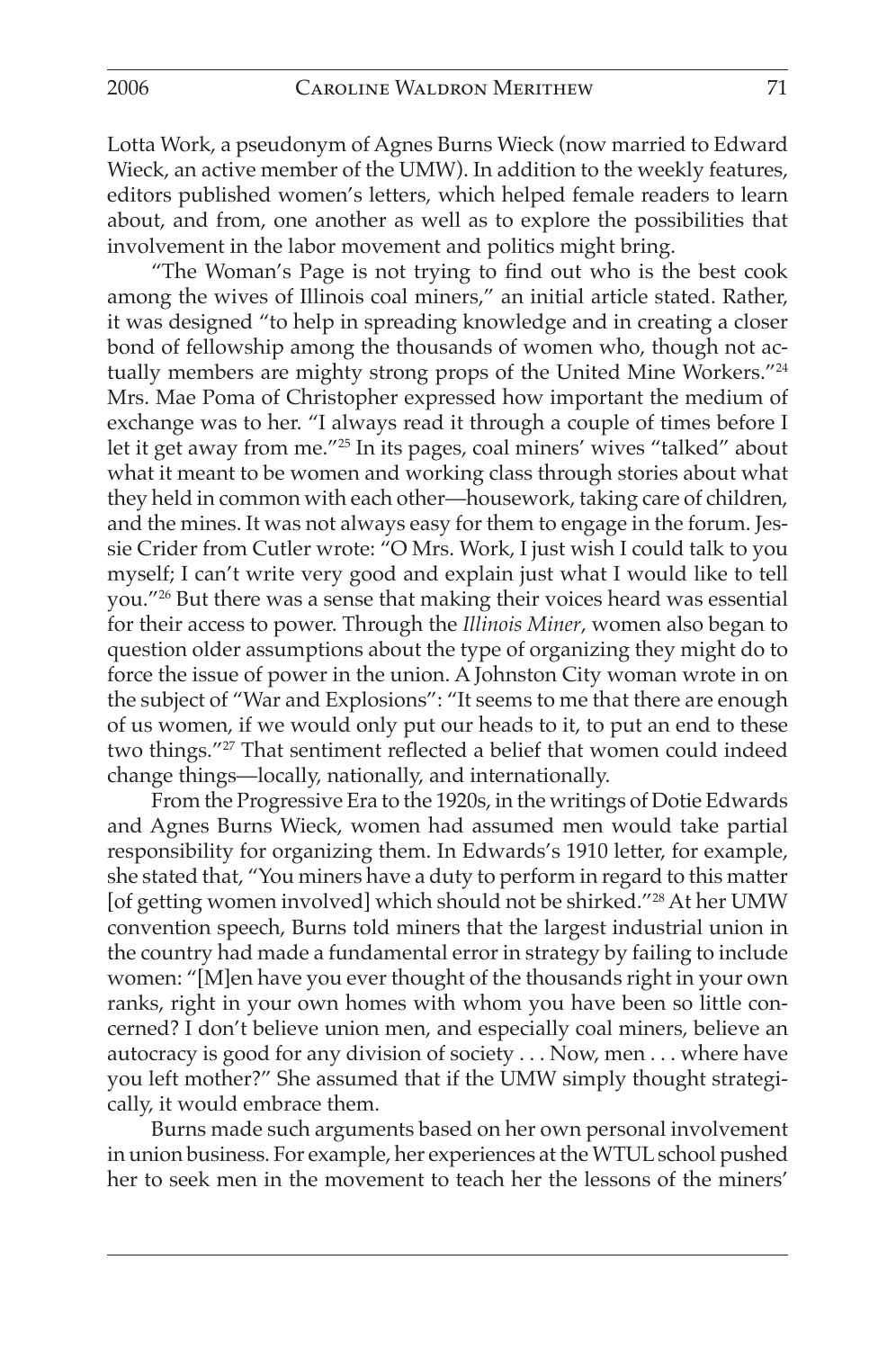cause. Just a few months after the convention address, Burns corresponded with John H. Walker, a future president in District 12, and asked him to "Tell me something of the Virden riot."29

In the 1920s, women began to question the wisdom of expecting men to organize them and they would eventually blame their husbands for women's exclusion. To a woman in Benld, Illinois, Burns Wieck wrote, "Don't be too impatient and too critical of our women . . . Remember that our women have been isolated from the movement even though they have been in the struggle all their lives."30 In one of her columns, Burns Wieck compared the Labor Party in Britain with the labor movement in the United States. The former had representation from housewives but the latter forgot the unpaid labor altogether in the last presidential race: "[W]e housewives had no share in the councils of that campaign. . . . Without organization our votes count for little."31 Women had to use their own experience to organize themselves. "Our women must not depend too much on the men, or they will not develop their own leadership," Burns Wieck wrote.32 The UMW–PMA split provided them the opportunity to do so.

Before the dual union fight, in a story published in the *Nation*, Burns Wieck imagined coal women marching from ignored housewife to equal participant in their husbands' union. The main character, Mrs. Mason, is a composite built from family members and acquaintances Burns Wieck knew in Belleville, Illinois.33 Mason is "[b]lessed with a strong and vigorous body, she is well equipped for marching. Whether with broom, dust-cloth, or dishrag, she marches about the house in a most amazing fashion. She marches right through a big week's washing in the time it takes the ordinary woman to get started. To wash, scrub, scour, shine, bake bread, can fruit, prepare supper for a houseful of unexpected company. . . . The work of raising her children has left no trace of wrinkles and the pranks of grandchildren do not vex her." Mrs. Mason marches from housework to the meetings of the Loyal Ladies Auxiliary—an auxiliary model Burns Wieck is critical of—"an appendage of 'just women'" not "equals." She juxtaposes the traditional auxiliary experience of Mason with "an opportunity to go marching in a *real* [my emphasis] crusade" to organize the wives of striking miners. To one woman—"a match for Mrs. Mason in physique"—Mason says, "Are you satisfied with the livin' you're a gittin'?" The story's conclusion was clear. Middle-class women were organized, men were organized, but working-class housewives like Mrs. Mason were left in their "kitchen unnoticed and unorganized." In the conclusion, Burns Wieck asks: "Is this woman to spend her days marching through her kitchen and her lodge hall?"34 Reading about the possible empowerment of Mrs. Mason allowed women to conceive of themselves as partners rather than outsiders in politics and their husbands' union.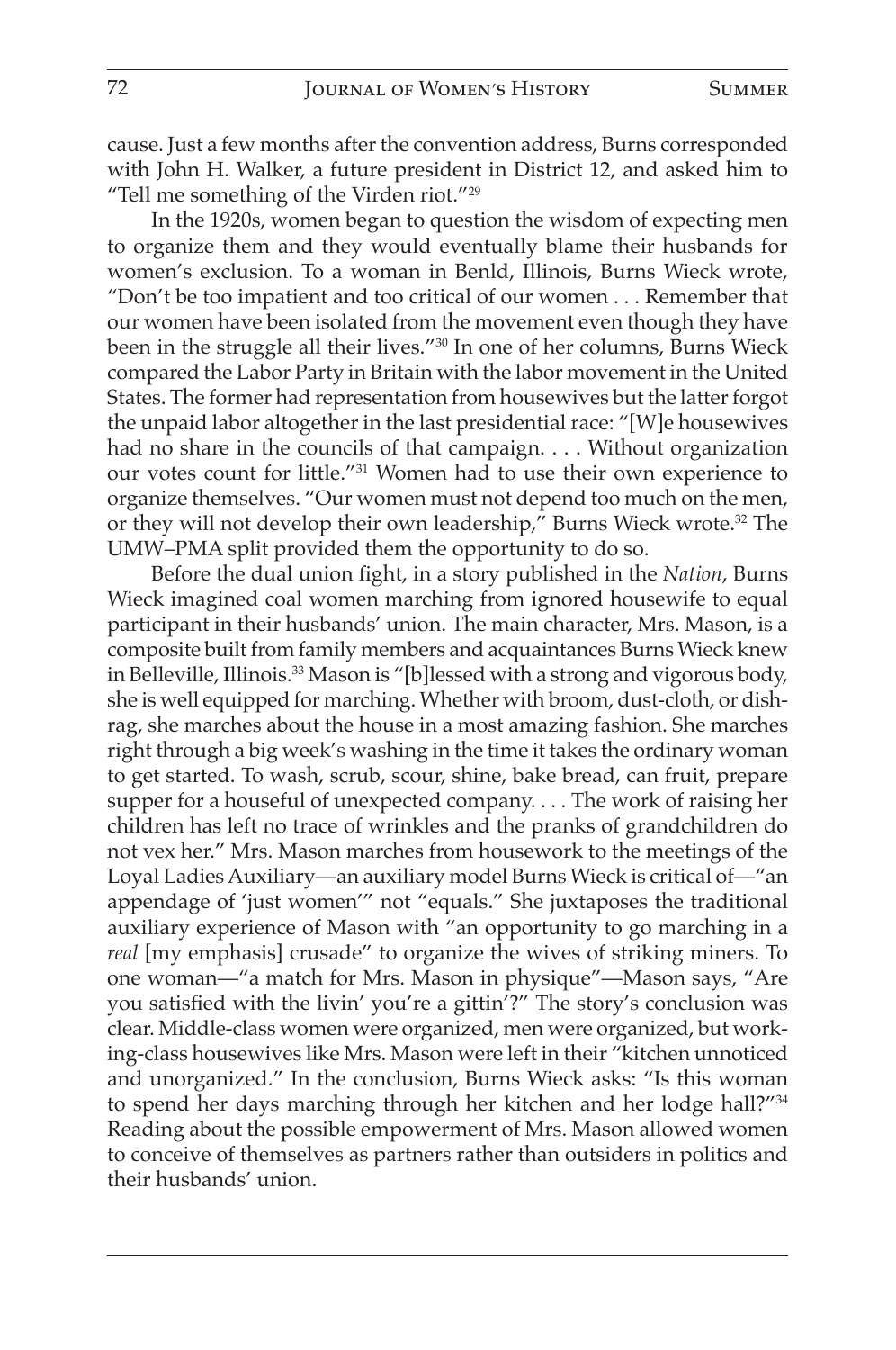The character of Mrs. Mason is intriguing because she symbolizes the ambivalence of women's changing consciousness. Both Mason's masculine attributes and her experiences as a housewife open up possibilities for her. Unsure of their footing, as they tried to convince men they should be part of the movement, coal women snatched pieces of masculinity to re-form themselves.

#### **The Homo- and Heterosocial World of Dual Unionism**

In 1932, women got an opportunity to work with men to create a better union. That year, District 12 leaders failed to come to an agreement with operators and they asked Lewis for help. The result was a new contract offering a \$5.00 scale (\$1.10 less than they were earning at the time). The miners voted on the scale, but before their ballots could be counted, the tally sheets were stolen. Lewis argued that "in such cases miners' officials are empowered to act as they see fit" and he signed the agreement.<sup>35</sup> Illinois miners and their families were outraged at this usurpation of democratic control and they made it known. The rank and file here was a group always quick to point out inconsistencies and hypocrisy (of the government, bosses, and even the union itself) and it had a long history of confronting its leaders.36 Jack Battuello, a long-time union man and one of the founders of the PMA, said that Illinois miners "were great activist[s]; they were busybody's [*sic*]. . . . And they had big mouths. They were always making speeches all the time . . . rabble rousers they called us. And that form of education left its seed; it germinated a little in Illinois, I think."37 This spirit, combined with the immediate Lewis affront, caused miners to call a meeting in Gillespie, Illinois on 1 September 1932, which ended in the founding of the Progressive Miners of America.

Within a month the PMA was recognized by 115 coal operators and represented close to 20,000 men in Illinois (mostly those who worked in the northern and central part of the state). Though they claimed a majority of Illinois miners, the Progressives failed to get recognition under section 7(a) of the National Industrial Recovery Act. Later, the PMA did win support from the National Labor Relations Board to hold a referendum. That vote split the state between the two unions.<sup>38</sup> The political and legal maneuverings are important for understanding women's emergence into the movement because gender was at the center of these intra-class battles.

In opening the Second Constitutional Convention of the Women's Auxiliary of the Progressive Miners in November 1933, the officers of the organization reminded members: "We women have organized for power and we will use that power!"39 The sentiment marked coal mining women's militancy and their belief that as the allies of their husbands, fathers, and brothers they could stand as partners, not just supporters.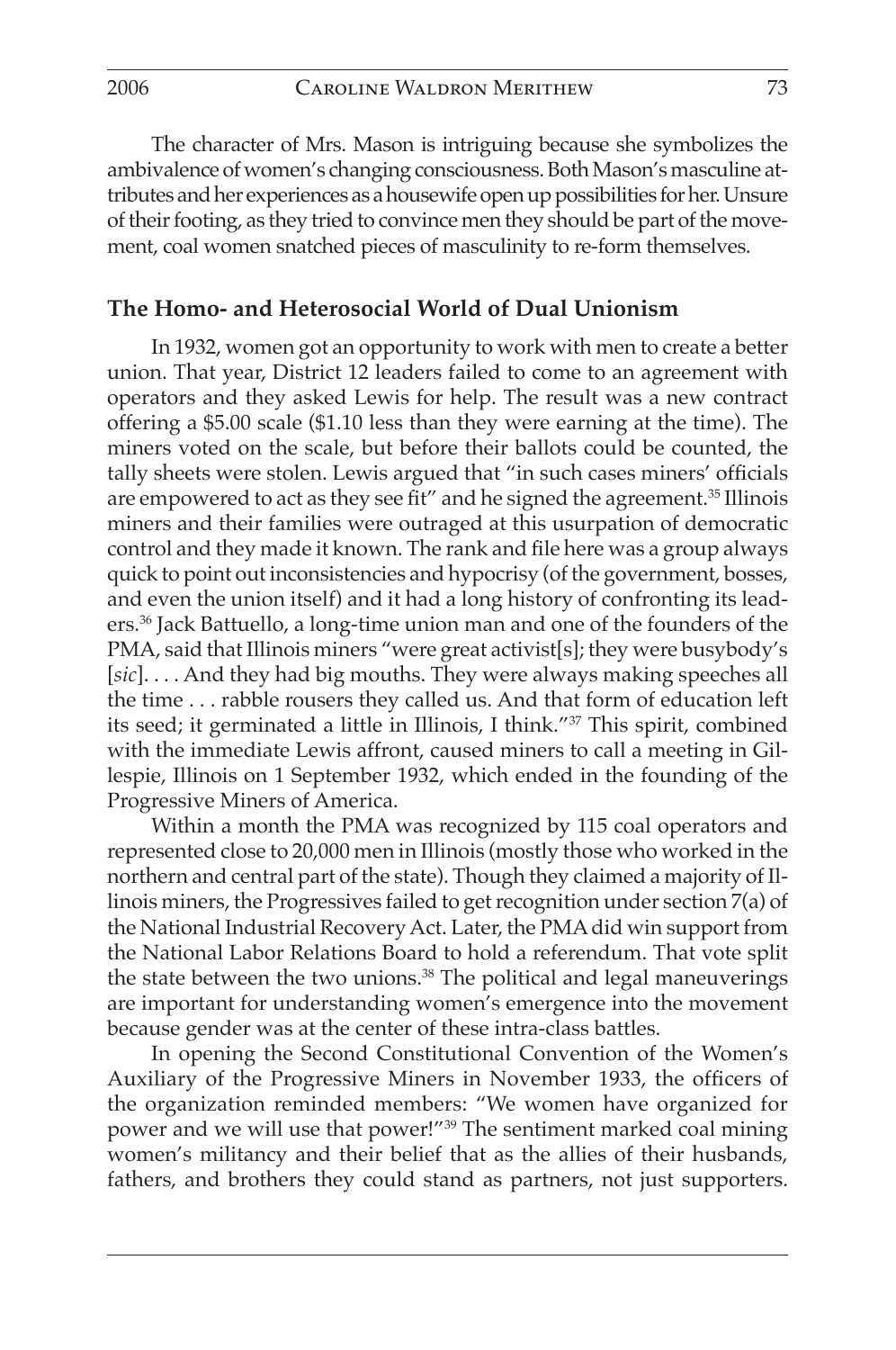While they believed that their work as housewives should give them a say in the union—and while this belief had been present for some time—the UMW–PMA fight gave them an opportunity to speak up. "Our right to voice our opinions on Union policy was based upon the fact that the Auxiliary women were sharing in the suffering and sacrifice to build the new Union," they argued.<sup>40</sup> Their rhetoric of "power," then, was distinct from the language of support in other union auxiliaries and reflected women's class and gender politics. WAPM used this language when they felt the power that they had gained was being undermined.

The notion of power set WAPM apart from the Seattle housewives that Frank has discussed who settled on a "social" role through which to "serve" male workers. The rhetoric of power also reflects a militancy that separated WAPM from their contemporary sisters in the Brotherhood of Sleeping Car Porters. Women in WAPM were less concerned about the respectability that working-class Blacks sought than respect for their opinions and a say in union business. In this sense, coal-mining women's class and gender ideas were different than the wives of railroad porters who, Chateauvert argues, embraced middle-class notions of ladyhood.Whereas the Auxiliary of the Sleeping Car Porters specifically chose the word "Ladies" to describe themselves, WAPM consciously rejected the term, dubbing themselves a "Women's Auxiliary" instead.41 As president of the Auxiliary, Burns Wieck described the arguments in a letter to Robert Lovett, a professor from the University of Chicago who was sympathetic to the miners' cause: "One after another got up in the convention and said there was no reason why we couldn't be ladies just because we were miners' wives. The argument about parasites, etc. influenced a minority but to get it over I had to use the Bible, wherein, I reminded them, the word *lady* never is used! This moved a very religious woman to get up and say that the mother of our Lord was called woman!" For many women in the rural industrial heartland of Illinois who were just as likely to go to weekly church services as to union meetings, the invocation of religion was convincing. But for Irene Allard, it was a sense of both class and gender that swayed her. "They changed the name to women's auxiliary because we were not ladies, we were women."42

The working-class womanhood Allard hints at was a concept that would have resonated with anarchist women and Dotie Edwards because it was critical of capitalism and patriarchy as well as the labor movement. Like the female consciousness that historian Temma Kaplan found in Barcelona, this concept allowed mining women to accept the traditional division of labor within coal communities while at the same time critiquing the patriarchal structures that suppressed their voices.43 Like Spanish women, coal women's political ideology was based in the notion that femaleness made men and women different but this was cultural, not biological. Women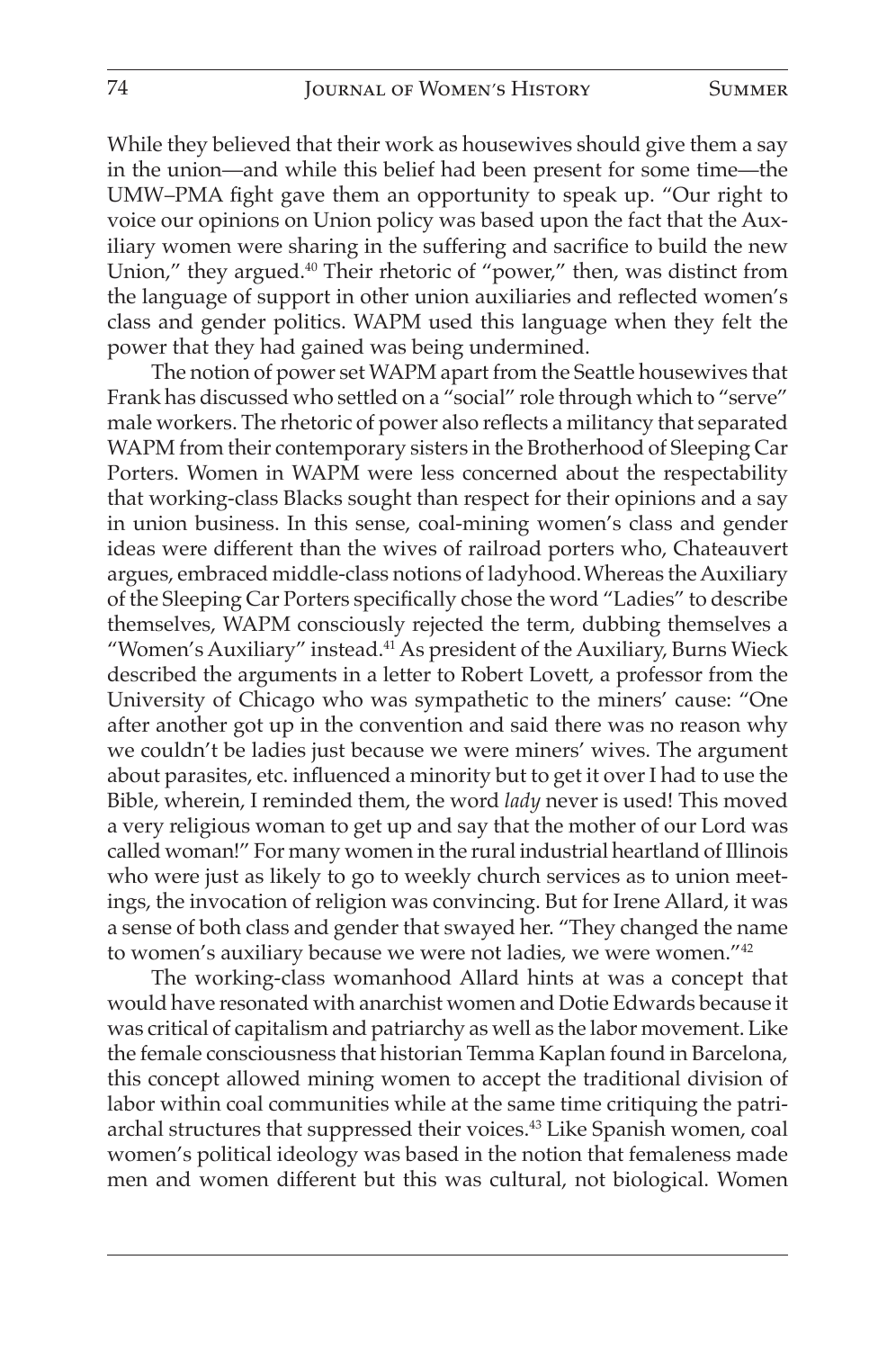#### 2006 Caroline Waldron Merithew 75

made clear that they had little in common with the middle and upper classes. In an open letter to a female British aristocrat who was running for parliament as a labor candidate, Burns Wieck wrote, "While you were playing with your dolls, Lady Mosley, I was cooking and washing and scrubbing."44 Environment formed Burns Wieck's consciousness as it did other women workers. Burns Wieck further defined women's class identities in an article on a conference of British Labor Women which included miners' wives. She informed her readers, "America does have national gatherings of housewives but they are not wives of workers—they are club women, whose husbands draw incomes, not wages, and their homes are cared for by servants."<sup>45</sup> This was the essence of working-class womanhood's other.

For decades, then, women understood that their work in homes and communities was critical for miners' survival. By the early 1930s their working-class gender identity was rooted in notions that women could be equal partners rather than mere supporters in the movement. While the constitution of the Progressive Miners noted the importance of uniting and educating women, women had in fact begun to organize before men voted on that document. Prior to the initiation of the dual union struggle, coal miners' wives and daughters had agitated against Lewis' proposed contract. This was a political act that was based in their home experiences and union involvement. "Illinois mine women plunged into the revolt of their men against starvation and slavery," they said. "The starvation of a chaotic industry, the slavery of a corrupt labor officialdom."46 Allard and her friend Hazel Ansboury marched across state lines to get support for their fight against the Illinois contract. At a mass meeting in Clinton, Indiana, "there were women in their white uniforms," Irene remembered. "Hazel and I were so impressed with this thing that on the way home we decided that we're going to organize a *Ladies* [my emphasis] Auxiliary in West Frankfort."47 That Auxiliary would prove crucial to both the PMA and WAPM because of the way the dual union fight split the state geographically. Northern and central Illinois miners moved into the PMA fairly quickly. Most coal companies in these regions recognized the new union immediately. What followed was a long, drawn-out, brutal, and deadly fight for miners and operators in southern Illinois's "Little Egypt."

Women in Illinois seized the UMW–PMA split as an opportunity to begin fighting for the type of union they had long envisioned—one that recognized the entanglement of class and gender oppression and had a place for both male and female members. The Women's Auxiliary of the Progressive Miners was formally organized in Gillespie, Illinois when 157 delegates representing 38 local auxiliaries and approximately 5,000 members met together on 2–4 November 1932.<sup>48</sup> The Constitution stated that women were the "militant ally of our men's Union" and the officers "contended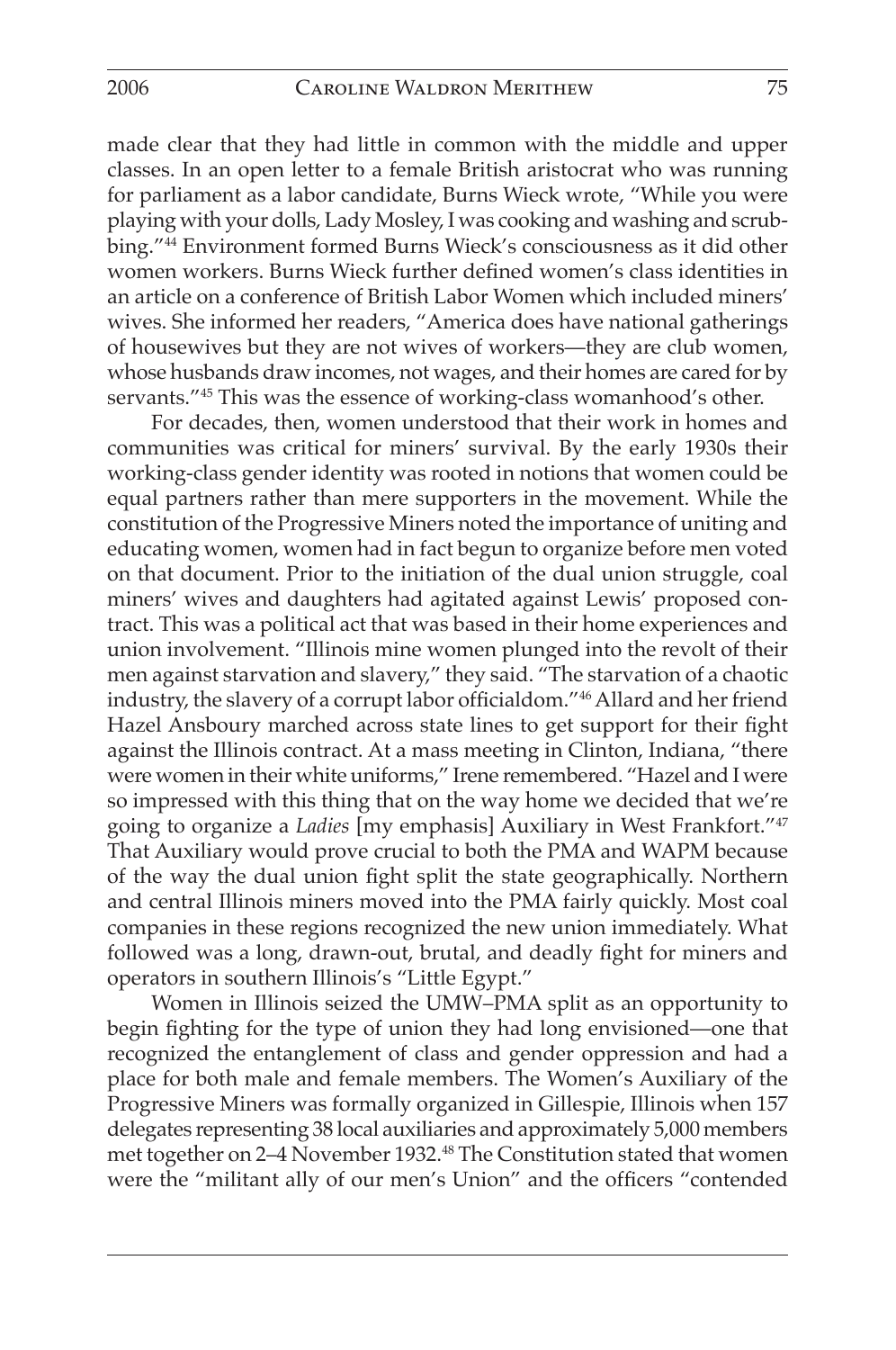that our organization should have a voice" in questions about the strike, political action, and policies of the PMA. While the opportunity the dual union struggle offered them was new, then, women's demands (and the reasoning behind those demands) were decades old.

Anticipating a hesitant response, women allayed men's concerns by reminding them that men and women shared a common heritage that shaped their class identity. Rather than focusing on the lessons of gender and class, women initially incorporated a discourse that linked their activism with the lessons of fathers, grandfathers, and brothers instead. This was their strategy to create a heterosocial union space. Allard, the daughter in a radical Finnish family, summed up succinctly what that father-child relationship meant to the new union of men and women. Her father "instilled this unionism in me," she said, "more than he did my brothers. I never did figure that out, whether it was because I was the oldest, and he thought that I was gonna . . . well they thought I was gonna do something with my life."49 If Allard's father believed in his daughter, male contemporaries should believe in this generation of women as well. "Let's fight like our daddies fought and let's stand for the right of our honor," urged Mrs. Rullman Ross of Springfield.<sup>50</sup>

Women drew on the heroes of coal mining history to underscore the complementary roles that men and women could play in their movement. Mrs. Bertha Bradley, the sister of Alexander Bradley (an historic icon because of his role in the UMW's 1898 victory), wrote to the *Progressive Miner*, "At the present I haven't anybody connected with the union but my heart and interest lies with the miners as my dear old father was a coal miner and so was my dear brother, General Alex Bradley of Mt. Olive. I suppose you knew him."<sup>51</sup> The battle of Virden was also an obvious rallying point, and one women used strategically. In one of the first mass marches of the PMA (and before the Auxiliary's formal founding) 15,000 Progressive men and women commemorated the Virden anniversary on 12 October 1932. Speaking at the memorial, Burns Wieck said: "The Virden martyrs will live forever in the hearts and minds of Illinois Miners. Their bones may be dust, but their deeds will never be forgotten. Let the memory of their courage inspire us. . . . [M]iners and miners' wives and children may find the courage to carry on, forever if need be, the fight for right and justice."52 One month later, when WAPM met at their Convention, among the featured speakers was a Virden veteran, Barney Flaherty. Flaherty's presence not only emphasized the strategy of upholding men's and women's common heritage in the coal fields, his words related the new history that men and women were making together. "Now was the first time in history that husbands and wives and fathers and mothers had gone together in the picket line," he said. Though the statement was not quite historically accurate (men and women had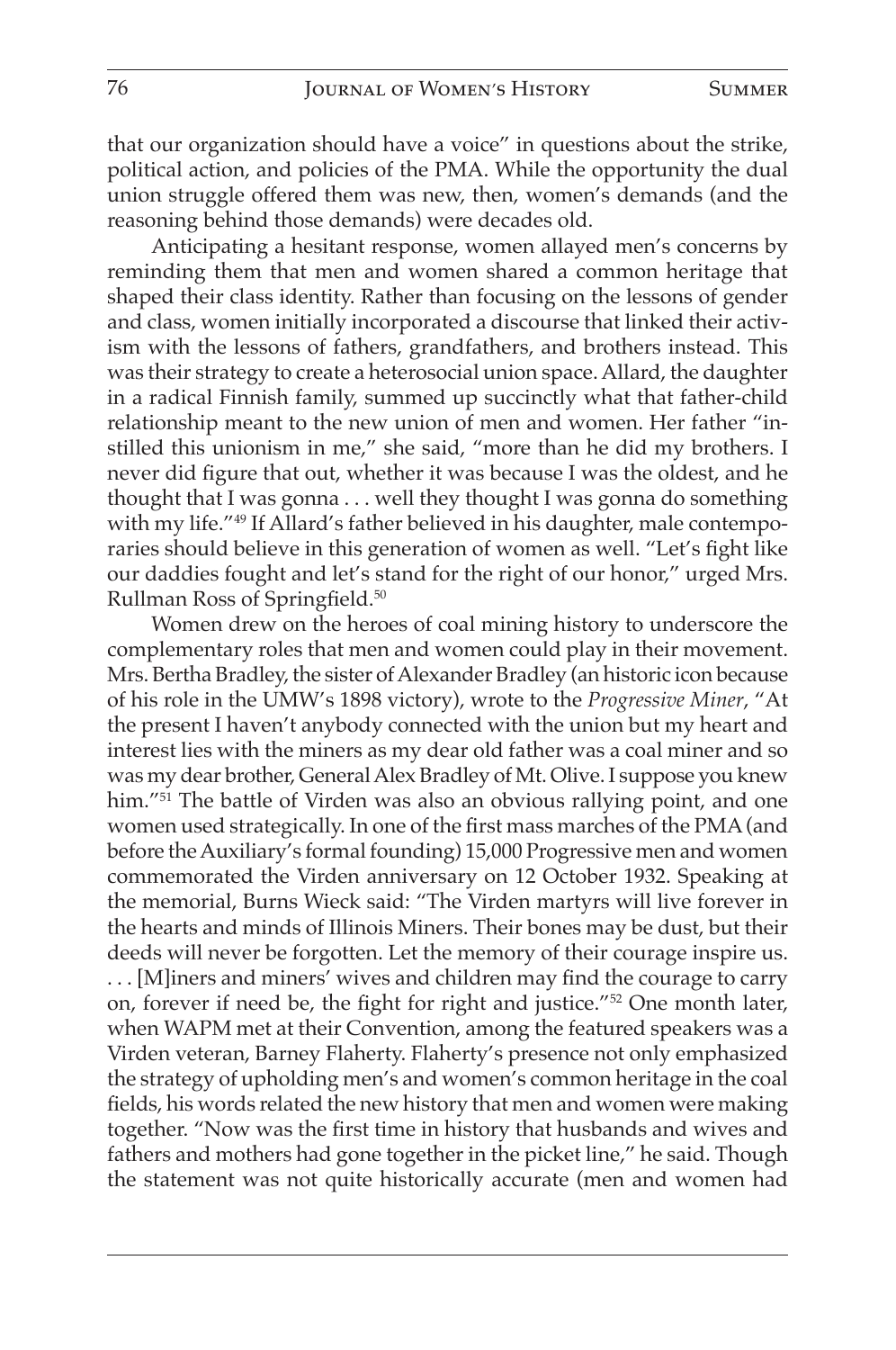been picketing together for a long time), his message was clear. "We want our constitution and yours to be an inspiration not only to every miner in Illinois and throughout the United States but to be an inspiration to every worker . . . in the land."53

The public face of the Auxiliary's Convention was organized to bring male and female PMA members together. There were also internal discussions taking place that involved only women. One of the first issues the Auxiliary faced was whether or not to recognize delegates from southern Illinois whose husbands were in the UMW. West Frankfort women wrote into the *Progressive Miner* to pledge their allegiance—"We are 100 per cent behind the P.M.of A." Their Auxiliary had "voted not to work under the U.M.W. of A. charter" and they wanted to know if they were "eligible for representation at the P.M. of A. Auxiliary convention."54 Allard, who had organized in southern Illinois and had now moved to northern Illinois, explained the controversy: "I thought they had a right to be in this convention because through them, I figured, they could get their men to join—go into—the Progressives. That was my theory. Maybe it was simple but that's what I felt. And, I fought for their being allowed delegates. I wrote to Miss Hazel Ansboury [one of the delegates from the south] and I told her that you're going to have a little battle  $\ldots$  be prepared for it."<sup>55</sup> There were arguments and "the debate was long and heated." One delegate argued "Until we [women] unite our forces, our men are forever doomed." 56 Mary Voyzey, a WAPM leader from northern Illinois, stood up in the convention and argued that southern women "could not be barred—They were women, miners' women, and they were entitled to be at this convention. And, she's really the one that smoothed the thing over."57 So, West Frankfort, like other southern Illinois auxiliaries created under the auspices of UMW, became WAPM locals. These locals were essential for the spread of the PMA in the unfriendly field downstate. "Through these . . . women, they were able to get miners in Southern Illinois into the Progressives," Allard remembered.58 WAPM's decision to allow women into the auxiliary regardless of men's affiliation meant that dual unionism not only broke up the UMW in Illinois, but it divided homes as well.

The discussion about whether to recognize women independently from their husbands was an important one for housewives to have. It underscores the unique political subjectivity of women and reminds us that while male and female class identities were similar, and even inseparable, women's consciousness was based on distinct experiences.<sup>59</sup> WAPM would eventually succumb to a type of family unionism in which women's place was subordinate to men's (the more traditional auxiliary model) but many women fought hard against this model and some women left the Auxiliary in disillusionment when the change was made. In the initial episode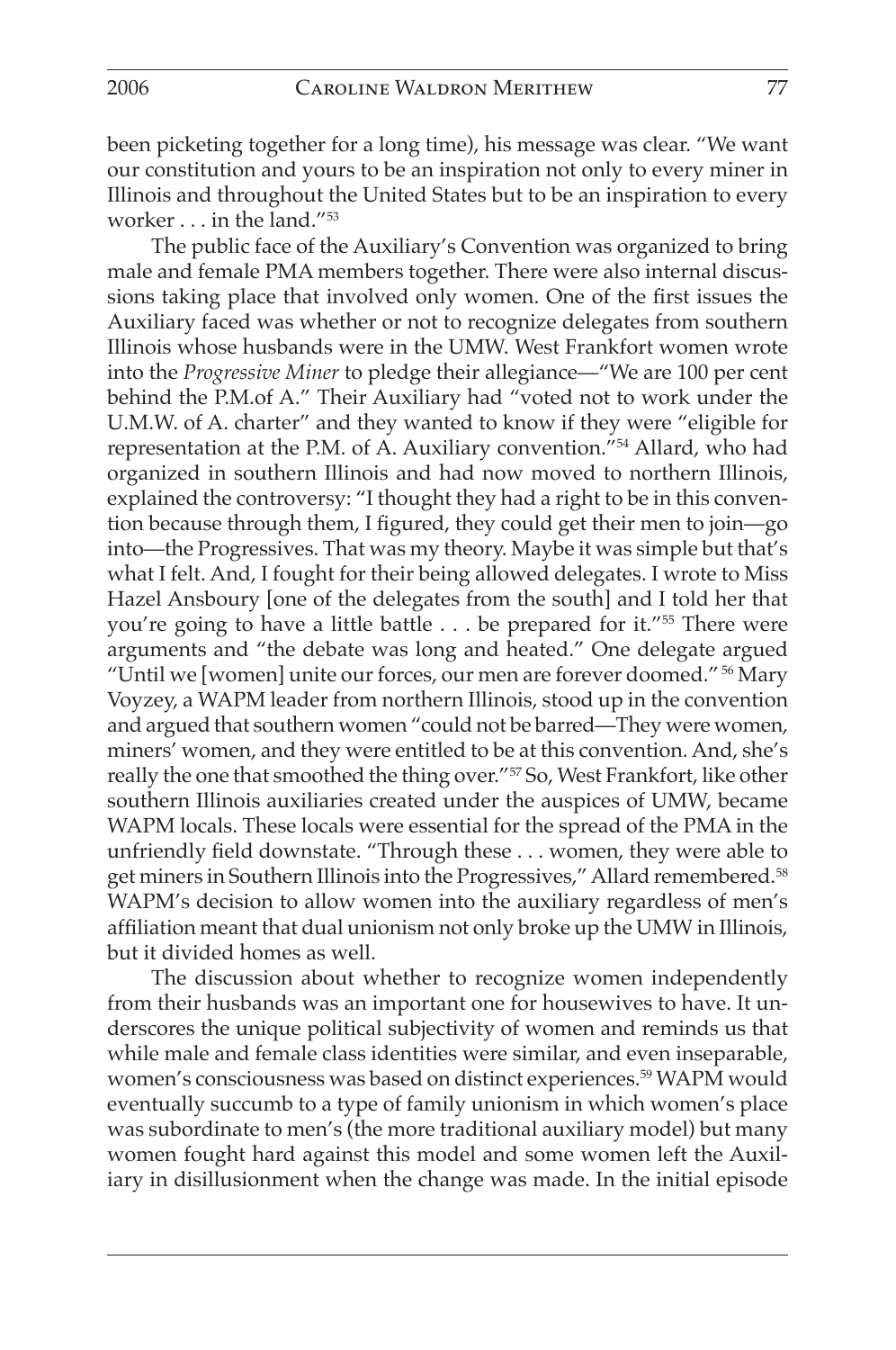of women's emergence into the union fight, however, they strove for an alternative path.

Once the initial delegate controversy was over, WAPM spent their energies on the dangerous undertaking of what they termed an invasion of Little Egypt. In the PMA's effort to unite the state, women were at the forefront. Moreover, they understood their position, not as mere supporters of the Progressives, but as its leaders. "An Auxiliary is a branch, but in this situation, the tree grew from the branch," they stated. Auxiliary members set up underground cells in which women did the hard work of organizing—they knocked on doors, met in supporters' homes, got arrested and beaten up, and, when able, even spoke at UMW meetings. "Encouraged by their women taking the lead, the men of the south worked day and night to establish the new union." Within months the PMA had enough support in a couple of southern towns to hold an open march, which ended when members from the north and the south met midway in the town of Bellville (though they still were contending with much resistance in Franklin County where they were barred from having meetings or even walking the streets in groups).

When WAPM women became what a St. Louis newspaper called "the leaders of men" by organizing miners into the union, they challenged long-held understandings about male and female positions in coal communities.<sup>60</sup> To have the type of power the Auxiliary demanded, women first needed confidence. Ollie Schloeman, a member of WAPM, called herself "dumb and ignorant" before her experiences in the Auxiliary.61 Female leaders in the movement used gender-segregated meetings not to reinforce traditional assumptions about female space and place but rather to alter them. As president, Burns Wieck told women: "This movement is going to educate you and some morning you are going to wake up and wonder if it is really you."62 Women had to be educated to take leadership roles, and this was a process that many believed had to happen without men. Burns Wieck wrote to an officer of the Dowell local: "While I do think it is nice for the women to hold an open meeting now and then, inviting the men, still our women must not depend to[o] much on the men, or they will not develop their own leadership."63 Women spent time, then, building up mental strength to face their opponents in the UMW and work as equals with male supporters in the PMA. It worked. "[Y]ou always gave us undue credit and bolstered up our spirits . . . until we almost believed we could do the things you said we could," Schloeman told Burns Wieck.64 The *First Annual Report* noted: "Forced to do things they thought they couldn't do, they have lost their shyness, their timidity, their feelings of inferiority. They preside over meetings, keep books, write records, letters, news reports, form committees to visit public officials, mount improvised rostrums and take their turns at spellbinding."<sup>65</sup> When women believed they were ready,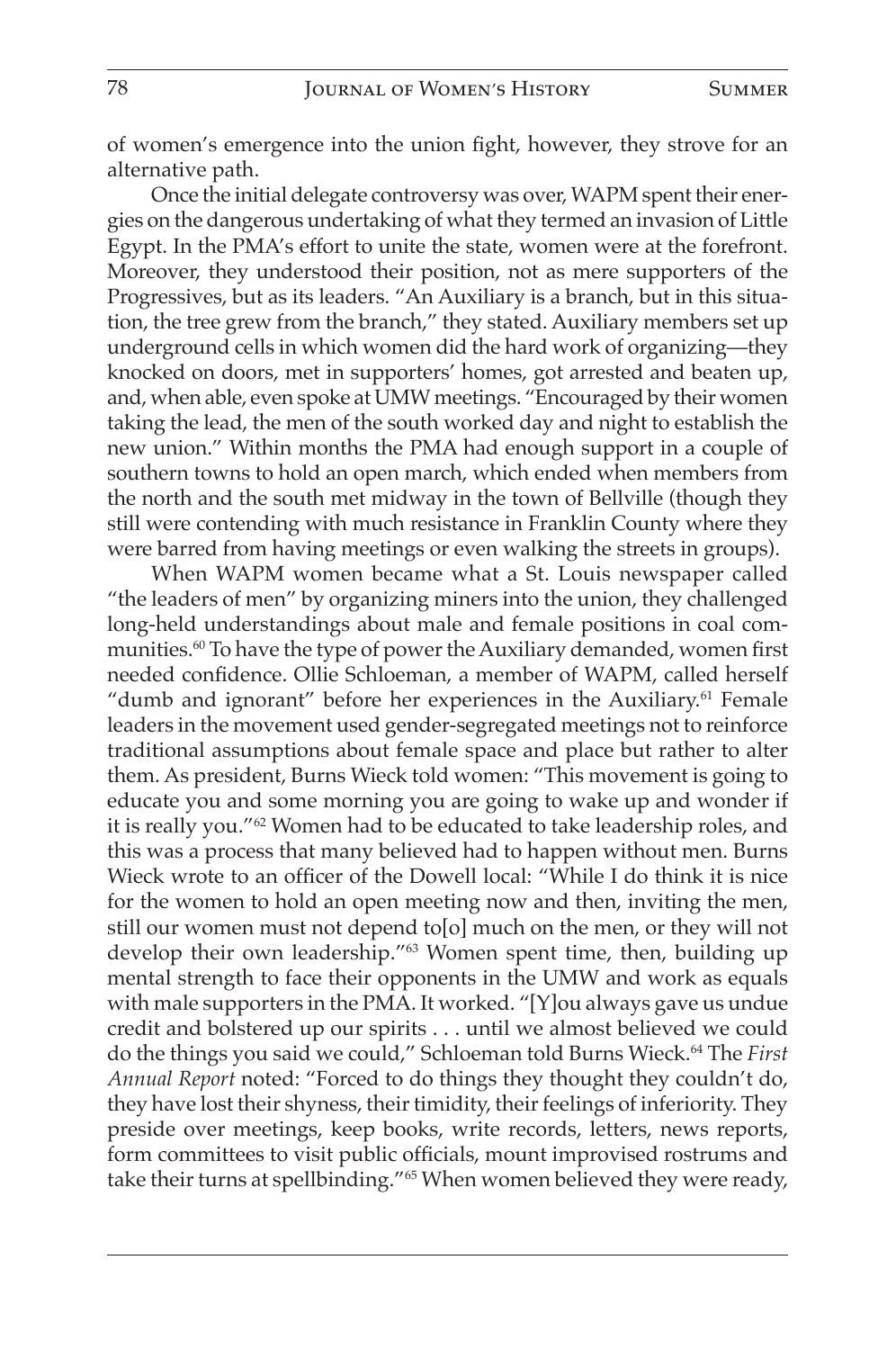they began talking to men.

Even before they did, men were curious about, and perhaps even threatened by, the women-only meetings focused on union business. Waiting outside a packed room with auxiliary members and their children, a group of men tried to listen in. When curiosity overcame them, they became political peeping toms. Using a pocket knife to remove the cover of a peep hole, "The men lined up and took turns at the hole." "The row upon row" of women listening to Burns Wieck "met their approval," a newspaper reported. "It was the consensus of opinion among the men in the anteroom that if Agnes Burns Wieck wants to say a fighting four-letter word, she says a fighting four-letter word. 'just like that,'" one man said. And, another commented, "Well don't ever think them women don't know what they're doin[g]."66

Some men listened to women precisely because they agreed with what the women were doing; for others it was the novelty of the situation. In the early days of the UMW–PMA fight, men celebrated women's involvement and often repeated WAPM's claims that its work was "unique among labor Auxiliaries." In so doing, they again echoed the sentiments of Lawrence strike leaders twenty years earlier.<sup>67</sup> Tom Tippet argued that the new union was "important in the history of labor 'only' because of the auxiliary."68 The anarchist newspaper *Man!* stated, "The women of the miners take an active part in the fight which is also theirs. . . . [I]n the coal fields of Illinois the women of the miners fight in the first rows, side by side with their men."69 Jack Battuello said, "In a struggle, women are great.... Once they're converted away from snake cultism to unionism or to some other social crusade, damn, you can't have a better supporter.... They're tough."<sup>70</sup> Frank Fries, an Illinois Sheriff who was supportive of the Progressives, agreed: "Some of the women were better fighters than some of the men. . . . In courage and everything. And they didn't run neither when things were tough."71 One enthusiastic report noted that in Buckner, "Right in the miners' hall the Auxiliary women held an open meeting and the men flocked to hear it." In Dowell, women "are strong Progressive. . . . The leader of the women there is loved and respected by everyone." In DuQuoin, "the women are surely real union women! They will see their men through."<sup>72</sup> Tippett, in what is meant to be a compliment to WAPM, wrote, "[A]nd those damn rag chewing cats of yours in the auxiliary—look at them—their record in the struggle. They are grand. My God if you women had this union."73 This praise hints at male acceptance of the Auxiliary, and perhaps even a shift in political consciousness.

On 26 January 1933, men enacted this new consciousness. PMA members lined the streets to watch 10,000 "Old and young mothers," "militant wives," "sweethearts," and "school girls" stop traffic as they marched through the state capital. These WAPM members sent a delegation of fifty to the office of newly elected Governor Henry Horner, and demanded a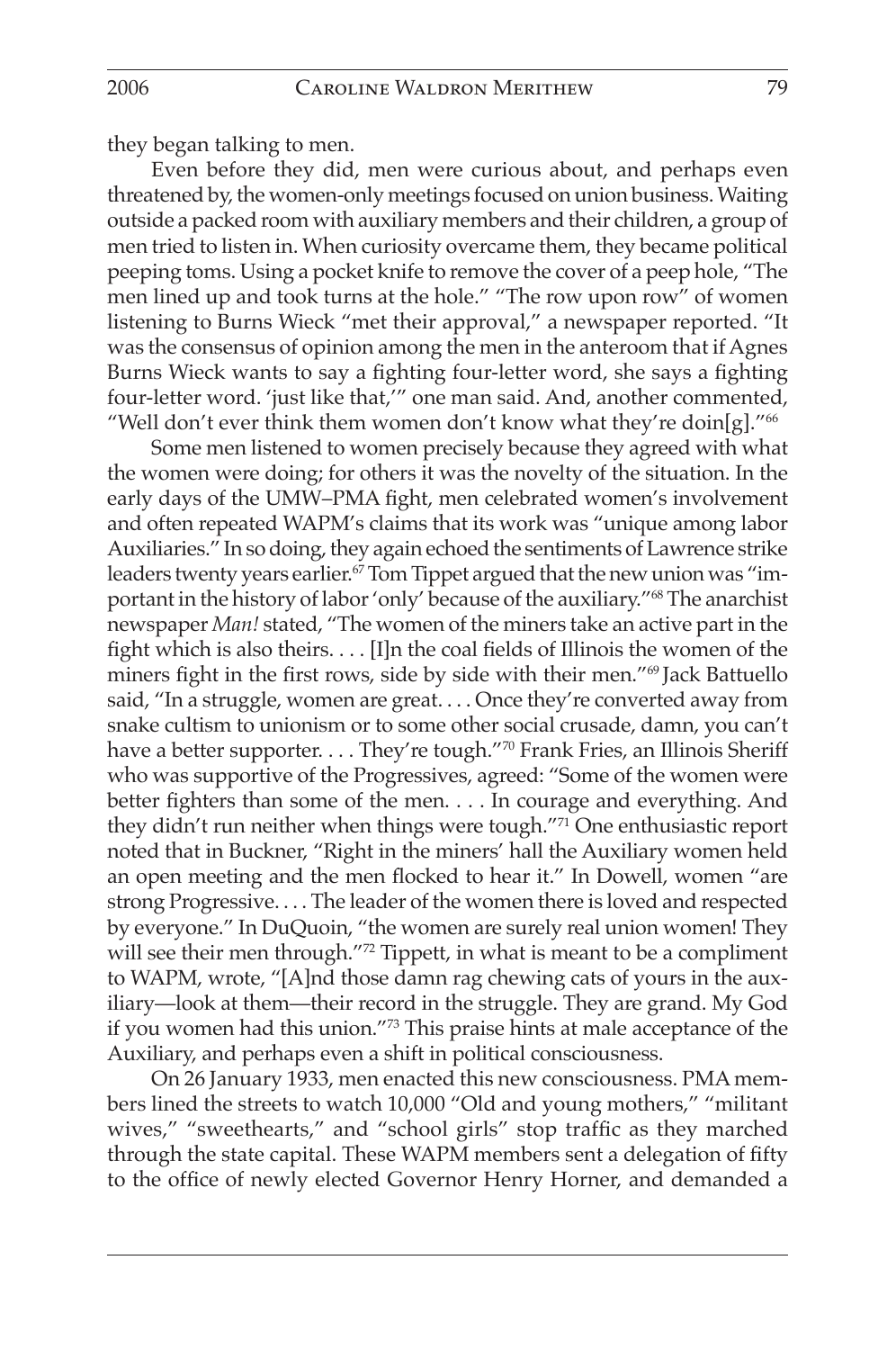meeting. Their orderly appearance—they came bearing "Peace" banners and American flags—and the reminder that they were merely "working class housewives" advocating "the interests of their homes and children" contradicted the militancy their rhetoric belied. "It is well for the State, that we come while we still have faith in government," they told the governor.74 The event was remarkable for a couple of reasons. It represented the upsurge and successes in women's political activism that was a part of their organizing on behalf of the new union. In addition, the description of men gazing at Auxiliary members marching to see the governor transposed gender stereotypes in which women, not men, played a supporting role. Men's behavior also meant an acceptance of an emerging female identity in which women might be the political voice of the union.

The march was significant not only because of the numbers and what it revealed about men's evolving consciousness but also because of what it says about women's political subjectivities. The uprising of 10,000 immediately became legendary. A week after the event, Agnes Burns Wieck wrote that generations of women would tell proud stories about their relatives being in "the Great March!"75 Women repeated lessons about their experiences and in that telling they reinterpreted the events' meaning. Auxiliary leaders who motivated members to join the march initially organized around their experiences in soup kitchens and suffering children who were in desperate need of food and clothing—women's traditional work.76 By the time they got to the capital, however, family needs were second to issues of civil liberties. Women and men, they told Horner, were facing a "reign of terror . . . in which officials of the old union, the coal corporation, county and municipal authorities, and even the State joined—clubbing, tear-gassing, shooting, killing our people, bombing our homes, making it impossible for us to assemble to enjoy any of the rights to which the Constitution of this nation entitled its citizens." Declaring to themselves and reminding their men of their power, they threatened the governor with their numbers. WAPM told him that they had "rights as citizens." And, if that did not convince him to support their cause, they believed electoral savvy would: the Auxiliary pointed out that "there are no women marching behind John Lewis to perpetuate the old union." By the time the legend of the march was retold at the Auxiliary's Second Constitutional Convention, it was called "the greatest women's march in labor history."<sup>77</sup>

#### **Motherhood and Equality**

At the Springfield march and in their work in southern Illinois, WAPM women were enacting political subjectivities that were in line with the beliefs of their mothers and grandmothers. The earlier generation believed that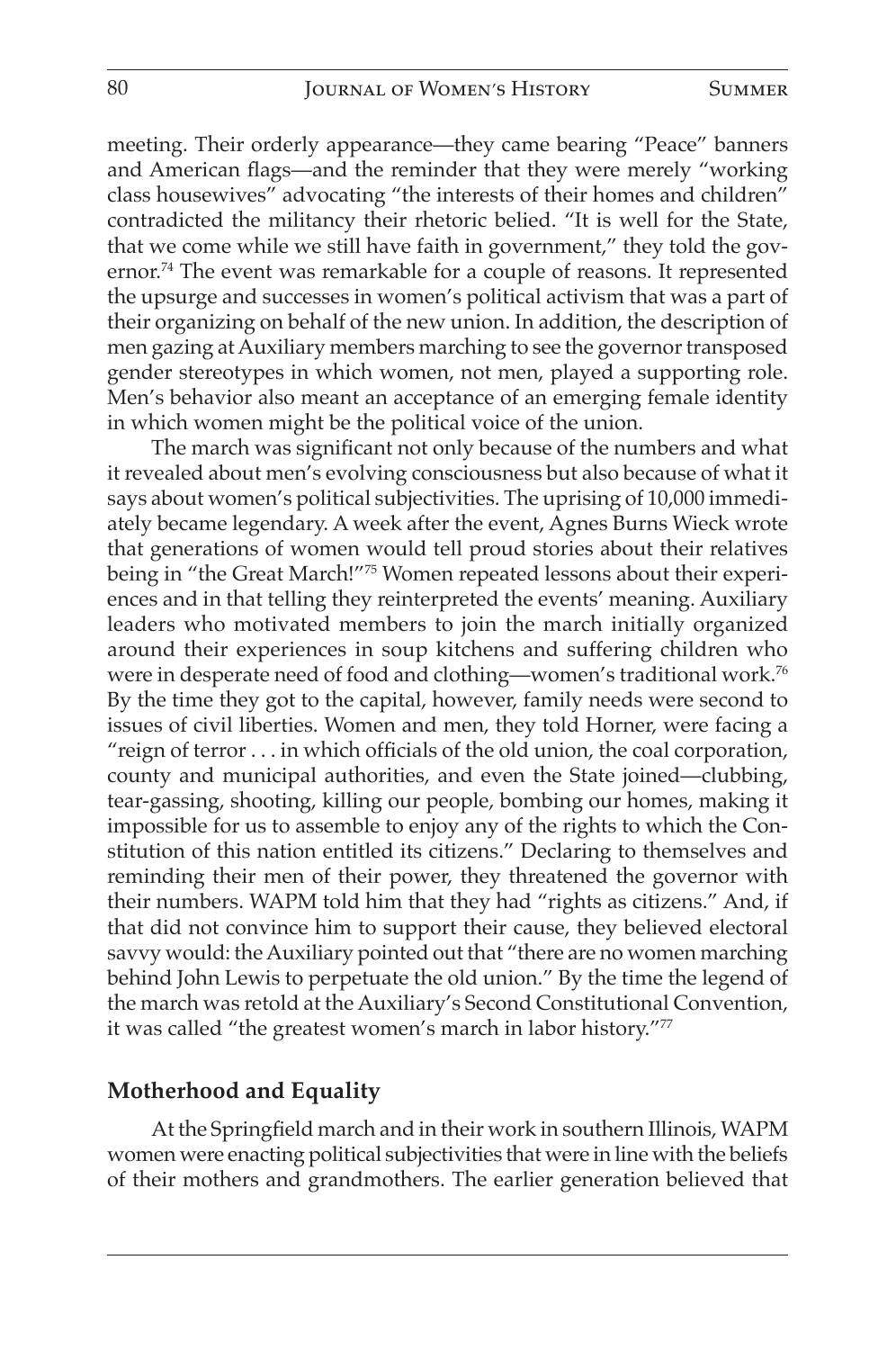unionism encompassed both male workers in the coal pits and female labor in the homes. Before the thirties, they gained power through motherhood. To be sure, motherhood still could be used to create bonds between women. For example, in a letter to the Italian mother of an immigrant miner slain during the UMW–PMA battle, Burns Wieck wrote about the strength of maternal kinship: "I feel near to you although we are divided by language and by distant space of oceans. For after all there is close kinship between the mothers of men. . . . I say this because I teach my son to believe the principles of unionism, of liberty and justice, and to be ready, if need be, to die for these principles."78 The Great Depression, however, necessitated a reevaluation of how to use motherhood as it became associated culturally with poverty rather than bounty. The popular migrant mother images of FSA photographer Dorothea Lange are illustrations of this change.

There are other examples of the shift in the iconography of the maternal, less known today but part of the contemporary discourse in coal communities. The poem "Breed, Women, Breed" by anarchist Lucia Trent depicts the oppression, rather than the power, of motherhood.

Breed, little mothers With the tired backs and the tired hands Breed for the owners of mills and the owners of mines! Breed a race of danger-haunted men, A race of toiling, straining, miserable men Breed for the owners of mills and the owners of mines Breed, breed, breed!79

Though it did not fully disappear during the Depression, the waning political use of motherhood existed alongside new political identities. With roots in the past—particularly the syndicalist struggle at Lawrence in 1912—Auxiliary members reinterpreted their maternal roles in ways that took into consideration class and gender oppression. Unlike the Lawrence activists, this later rejection of mother power reflected an emergent subjectivity that was based on female experience rather than women's inculcation of the masculine striker.<sup>80</sup>

The changing iconography of motherhood along with the demands placed on WAPM organizers caused a rethinking of the gendered division of labor in their homes and their maternal duties. For thirty years coal women had rejected middle-class maternalism, which was based on the rhetoric of difference. In the 1930s, because of their position in the dual union fight, they also began to question working-class domesticity that based women's public role *solely* on their roles as mothers. It would perhaps be overdrawn, and ahistorical, to call this an ideology of women's liberation. Its existence, however, challenges some earlier work on housewives and auxiliary ideol-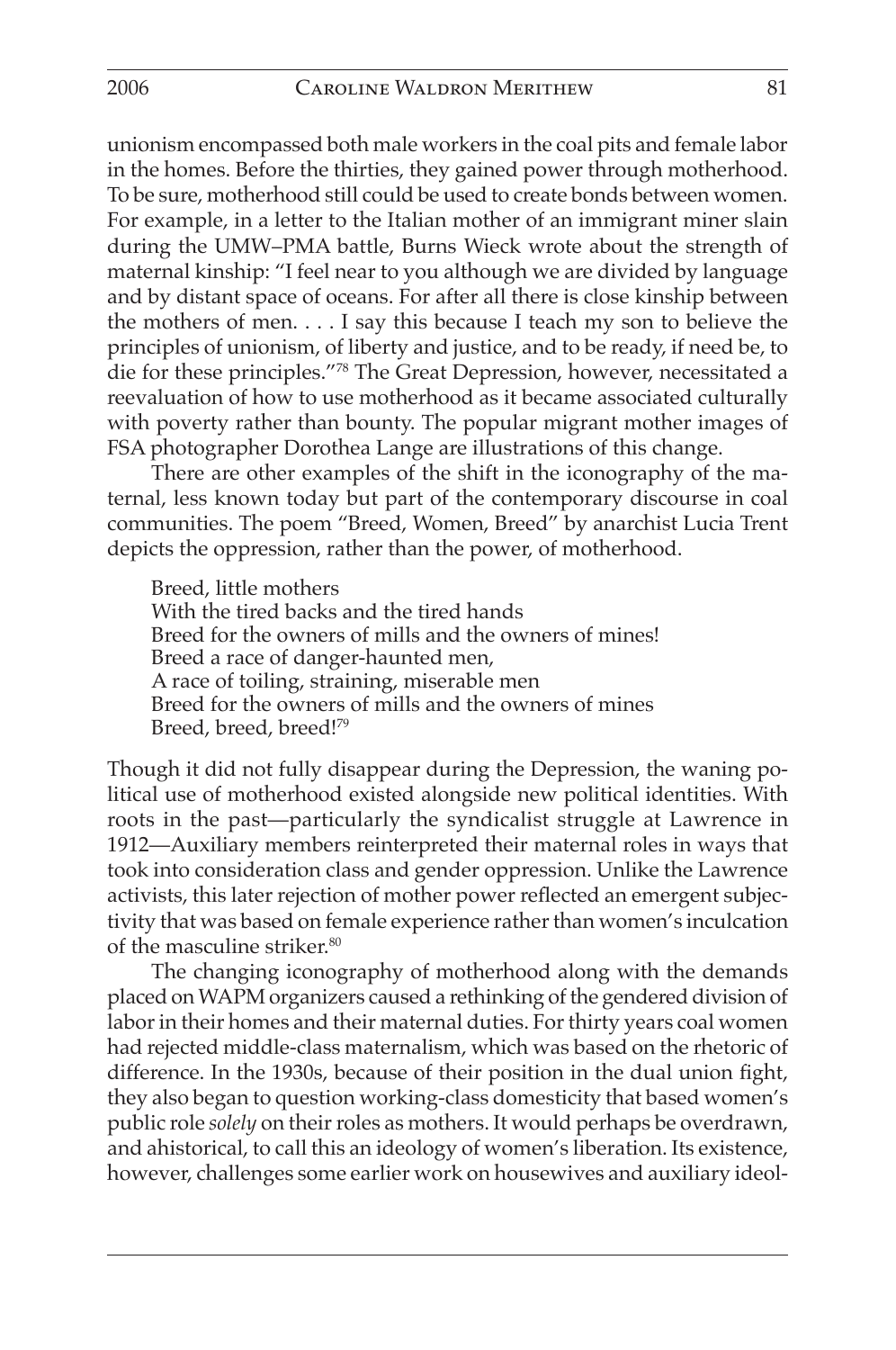ogy during this period. Lasky, for example, notes the Teamster Auxiliary labor was "highly stereotypical 'women's work,'" and that "women's militancy was explicitly defined as an extension of their domestic roles and responsibilities." Orleck argues that housewives in urban areas became public activists in the 1930s because it was "impossible for them to fulfill their responsibilities to the home without leaving it."81 My argument here is not that home and family were unimportant to coal-mining women, but rather that their domestic and maternal experiences were just a part of the many components of their emerging political subjectivities.

Women first used the withdrawal of female labor as a means of convincing men to join the PMA, suggesting that they sensed both the economic and political power of their unpaid work. At the founding convention of the Auxiliary, Mary McKeever, one of the oldest members of WAPM, advised the "young women" present that "they should support their husbands and sweethearts and that if their menfolk did not have enough gumption to stand staunchly for their union that they should take over the task themselves and refuse to pack their dinner buckets or to keep house for them."<sup>82</sup> Women's understanding that their voices were persuasive is also reflected in the statements of a Zeigler woman: "I'll go to my grave before I ever tell my husband to go back to John Lewis' rule. And every woman of our Auxiliary here feels the same way."<sup>83</sup> Angelina Castellani, the daughter of a WAPM member who was shot and killed by UMW sympathizers, thought about leaving her husband for going back to work during the dual union battle: "My husband went back to work. I sure [did] cry and told him I would leave if he did but my brother talk me out of it. [H]e said he couldn't help us any more has [*sic*] he did for the past 3 years."84

As the dual union strife proceeded, women began rethinking gender encoded work and men's position in the home. Housewives asked their husbands to take care of the chores while they organized, picketed, attended meetings, and performed other necessary tasks for the PMA. Women's new sense of male and female positioning in home and union was exemplified by events at the 1932 memorial of the Virden riot. Thousands of men and women (most of them PMA supporters) came to Mt. Olive cemetery, in Christian County, for the annual pilgrimage. At this point in the dual union fight, the PMA had shut down the Peabody Coal Company's mines in the area. Things had been relatively peaceful until a bomb exploded at the city newspaper's offices. Because of the bombing, the governor sent the National Guard to the strike zone. The soldiers met and attacked the marchers, disrupting the march by jailing men and using bayonets to force women to stop the memorial. Women took it upon themselves to avenge the attack. "We who were there well recall how that news made our blood boil. We told our men to go home and mind the children, we were going to the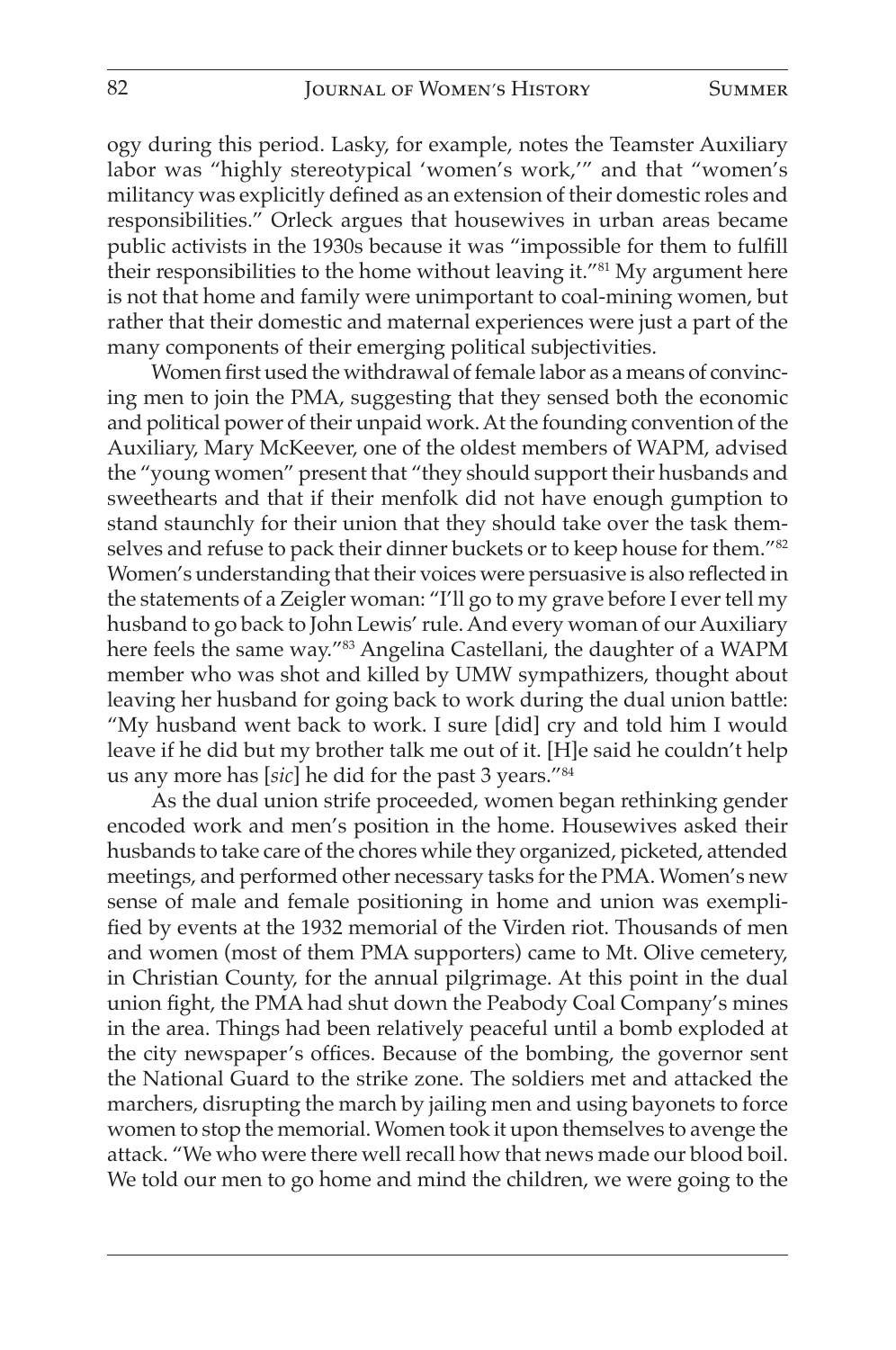aid of our sisters of the Auxiliary."85 What happened at the Virden march pushed women to take on the manly role of protecting their sisters as well as doing the work of carrying on the strike. Without a sense of themselves as leaders—that was so much a part of their organizer training and the experiences they had in the field—women would not have gone back into the strike zone or asked their husbands to stay at home.

The gender relations challenged in public reflected lived dynamics in homes as well. A glimpse at the personal relationship between Joseph and Katie DeRorre exemplifies how women's and men's lives were changed by dual unionism. Katie was the Auxiliary's Executive Board member from southern Illinois. Her work was essential for the PMA's success in Little Egypt. She did everything from opening her home to PMA organizers to driving "cross-dressed" leaders of the movement across hostile county lines. The DeRorres understood each other's strengths and needs. They joined and supported the dual union struggle together. But with young children at home, practical choices had to be made. Only one parent (at a time) could do the organizing, attend the meetings, and walk the pickets. Katie and Joe decided together that it was Katie who would be the one. Their daughter Catherine explained that her father "believed in the labor movement, and, I mean he, he had no reservations about my mother being so active . . . and he was glad that she was active. But he stayed at home with us kids, and . . . oh occasionally he would go, but Mom would go. . . . Mom was always gone, so somebody had to be home. But no, he was the quiet one of the family."86 Friends also commented on the way Joe and Katie balanced union activism and family life. Thyra Edwards, an African American organizer in the field from Brookwood College, recalled that the first time she visited the DeRorres's home, "Katie was out. . . . [H]er husband, told us Katie is always out now, busy with the Movement. 'She can express herself better than I can so I'm glad to have her go.'" While waiting for his wife's return, Joe made supper for the guests.<sup>87</sup> WAPM members' working-class womanhood, then, looked more like the *womanism* of Ola Delight Smith—who envisioned a world where "Every woman must learn a trade; every man must acquire a 'knowledge of house-keeping'"—than the non-feminism that Strom identified.<sup>88</sup>

Some PMA members, like Joe DeRorre, understood the practical necessity of women's labor in the movement and made strategic choices that balanced need and identity. "Are you a progressive miner? Are your mother, wife, sister and daughter Progressive? Or do you feel that your wife married the kitchen when she married you and that she belongs at home?" asked the *Progressive Miner*. "Does your wife grow more educated as she grows older, or does she forget how to spell, stutters when she meets new people, becomes a stay at home, never cares to dress up or go anywhere because she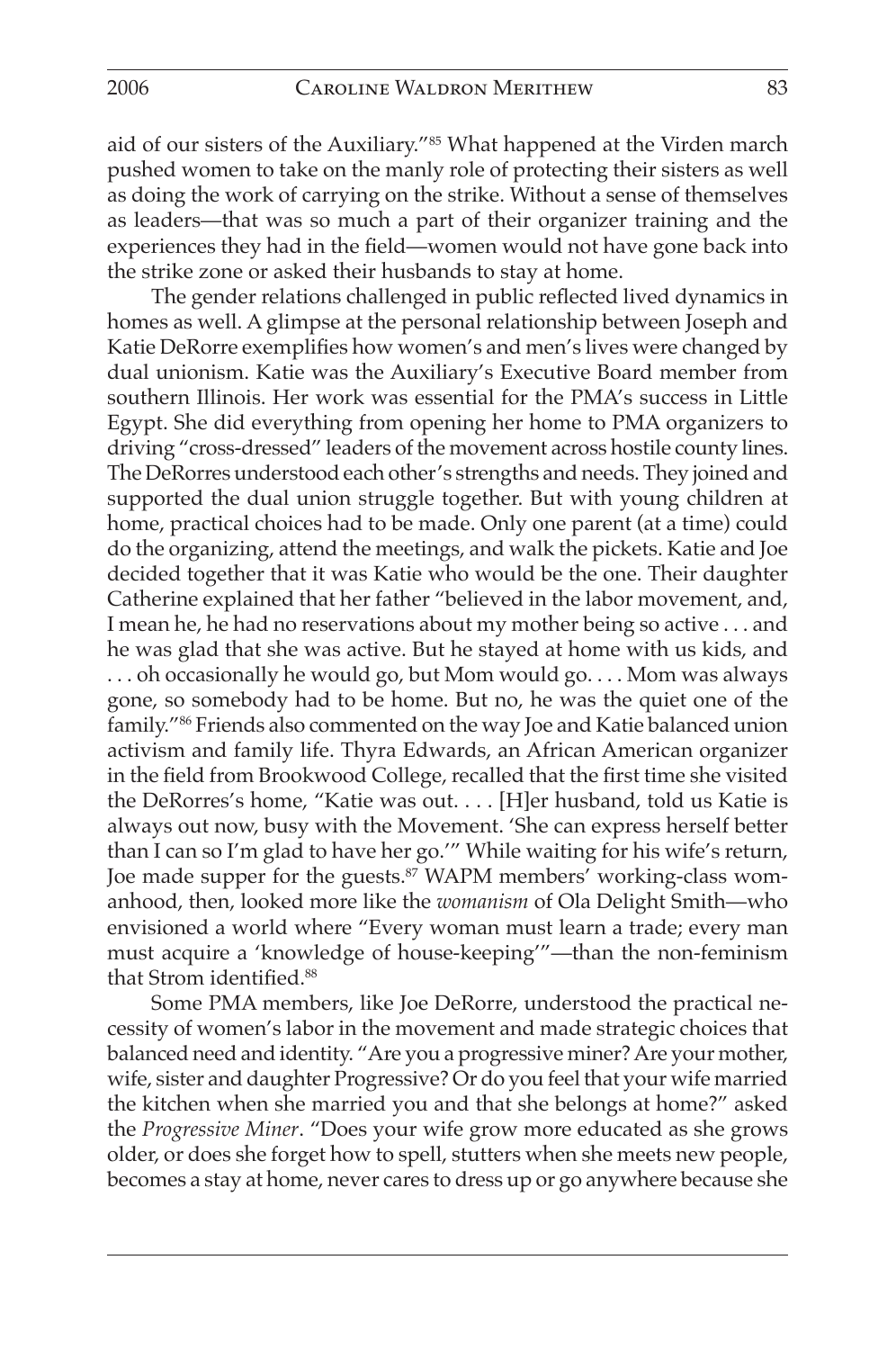has been tied to her kitchen and her home? . . . 'What did you [the miner] get from John L. and the U.M.W. of A? They had no auxiliaries; their women stayed at home in the kitchens. Did it help? No!'"89 Women continuously reminded men of their important role. "It is well to remember," WAPM's *First Annual Report* noted, "that Lewis had succeeded in crushing every rebellion of the rank and file except this one, and he had not been able to crush this rebellion because the Illinois miners had a powerful ally in the Auxiliary."90 Lewis's response to the PMA suggested that the organizing and rhetoric were working and he targeted Auxiliary women to weaken the dual union.

But when women began to encroach on the all-male world of coal miners they challenged the masculinity of their ranks. Men's responses to women's repositioning depended, in part, on which side of the struggle they were. The feminized imagery referred to in the introduction, which was used to depict the UMW in the late 1920s, disappeared during the dual union fight. It was replaced by gendered language that was intended to mock the Progressives' masculinity. From the moment of the march of 10,000 women on the state capital, WAPM organizers had been pushing the governor to call a referendum so that miners could vote for the union from which they would receive representation. As a part of that process, the Social Justice Commission (which had connections with the League for Industrial Democracy and the ACLU) called a hearing in St. Louis. Lewis spoke for the UMW. Claude Percy, PMA president, and Burns Wieck, Auxiliary president, represented the other side. Lewis argued that the Progressives were "disappointed office-seekers."91 Burns Wieck eschewed statistics and, instead, swayed her audience with the story of a dying miner's wife who cursed Lewis on her deathbed. Lewis responded with a "tirade against the Auxiliary women as active participants in an industrial struggle." Trying to provoke men back into the UMW, he ridiculed them for "hiding behind the skirts of women." Lewis was reminded by the *St. Louis Star* that Mother Jones had lived and died for the miners but, as Burns Wieck's biographer (and son) David Wieck has stated, "Lewis was no admirer of Mother Jones."92

Ironically, Lewis would eventually learn to believe in women—he could not have built the CIO without female support. But in the early years of the 1930s, he was still prepared to vilify them for the glory of miners' male unionism. Lewis belittled women's work—and convinced others to do the same—through both sexism and red-baiting. Again the *Journal*'s imagery exemplifies the point. In June 1933, the cover cartoon features a car full of "Dual Unionists" (Figure 2). Back-seat driving were two women, one of whom is standing up telling the miners up front to turn toward "The way to Moscow" rather than the "U.M.W. of A."

Lewis was obviously afraid of women in the PMA but his attacks had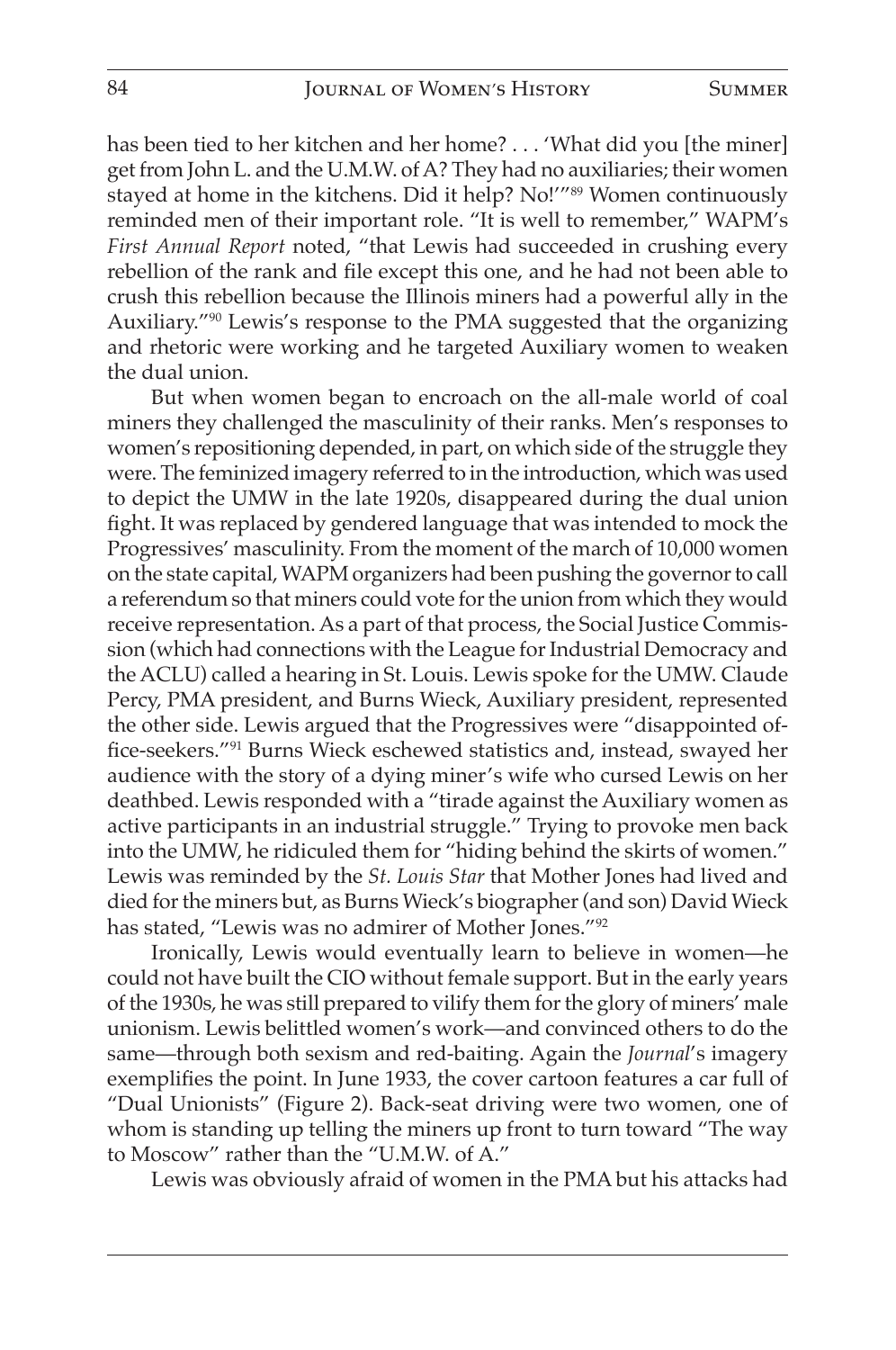

Figure 2. As the UMW–PMA battle intensified, women played an increasingly important role in defining the fight. The *United Mine Workers Journal*, picking up on rhetoric of the union's leadership, highlighted women's roles in the movement and depicted them as radicals who were pushing men in a hazardous direction. *United Mine Workers Journal*, 1 June 1933. Reprinted with the permission of the *United Mine Workers Journal*.

an impact on both male and female members of the dual union. Within a year of the split, WAPM members began to turn on one another and Burns Wieck received the brunt of it. She saw "the hand of John Lewis in this move to discredit" her. His work was "really a move to disrupt and destroy the Auxiliary," Burns Wieck wrote to a friend. "For Lewis knows that he can never crush the P.M.A. as long as this army of women are shouting and singing 'Solidarity' and fighting in the manner of old Mother Jones."<sup>93</sup>

By the end of 1933, things were not going well for the PMA. The violence its members endured, the unending economic depression that the Progressives alone could not solve, and the NRA's decision not to recognize them helped Lewis play his hand against both women and men in the fight. It was at this point that WAPM proposed that the union internationalize its organizing. The male leadership did not listen, believing that women should be blamed for the union failure. They tried to force the Auxiliary back into adjunct, rather than partner, status. "Perhaps you don't know it," Burns Wieck wrote Mary Rudolph, the President of the Bellville local, "but they have already got the officers of our State Auxiliary picked out for the women and I caught two Gillespie men electioneering right on the floor of an Auxiliary."<sup>94</sup> Though women had articulated their essential role in the struggle for mining unionism, men listened but were unable to understand their power.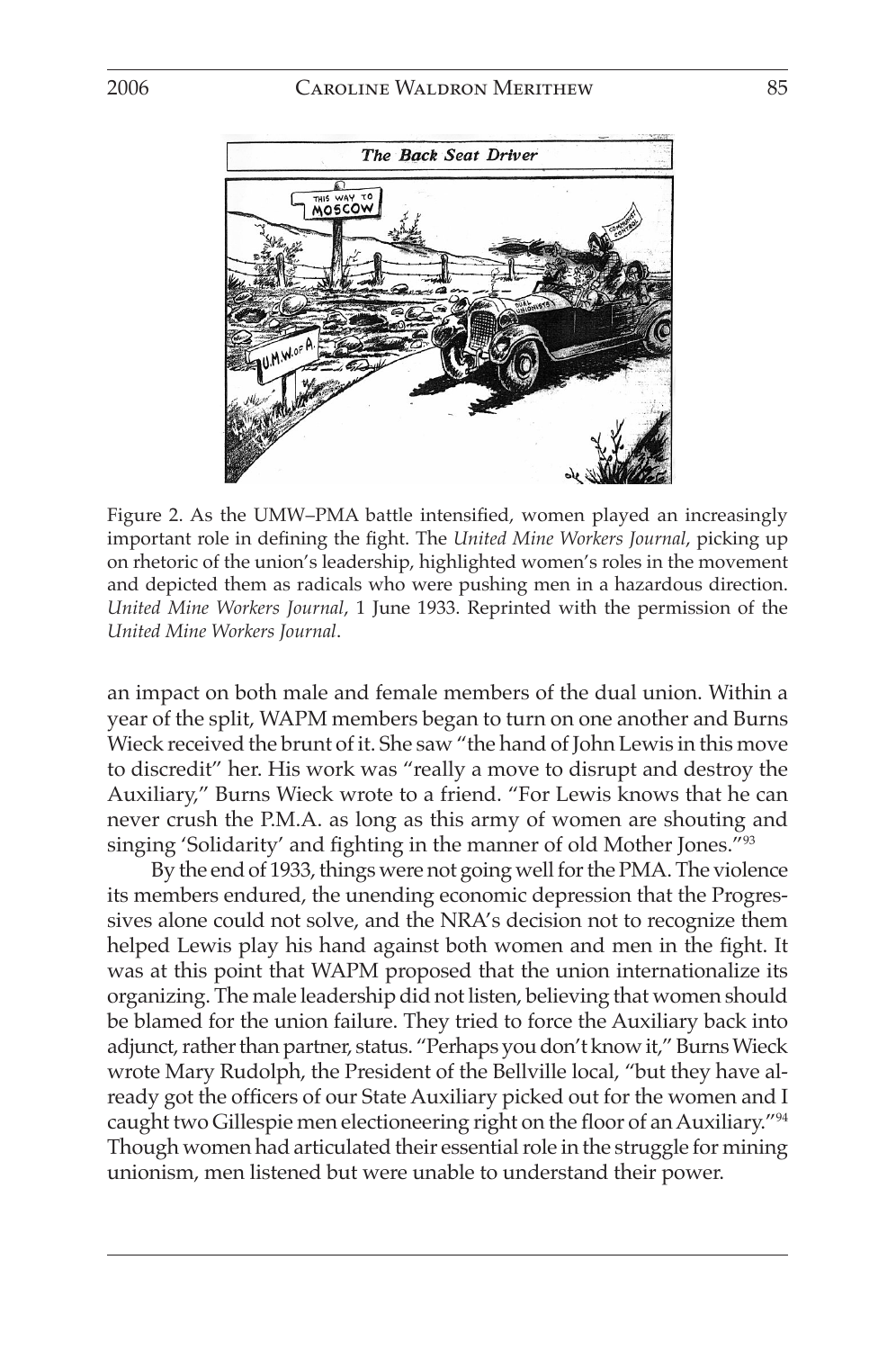#### **Internationalism and the "New World"**

WAPM members constructed their identities around the competing roles of female victim and obstreperous picketer that were part of what Julie Guard calls the "authentic unionists" of multiethnic working-class cultures.95 Female activism, and the ideology that informed it, was shaped by the demographic contours of coal communities across Illinois. Italians, British, Austrians, Germans, French, Slovaks, Greeks, Polish, Russians, Belgians, and other Europeans had been migrating to the region from the late nineteenth century through the 1920s. Illinois had the second largest percentage of immigrant miners in the United States (after Pennsylvania), with approximately 40 percent born outside of the United States in 1920. The three largest immigrant groups in the state's coal towns were Italians, British, and Russians, making up, respectively, 10.3 percent, 5.7 percent, and 5.4 percent of the total population. Though some locales were dominated by one or two ethnic groups, most coal towns represented a relatively equal mix of nationalities from over a dozen different ethnic backgrounds.<sup>96</sup>

While the gender politics of the United Mine Workers left something to be desired for Auxiliary women, PMA's commitment to organizing a multicultural democratic industrial union had its roots in the rhetoric of the UMW. In some communities, particularly in southern Illinois, the dual union fight became one between "foreign-born and American," reported the ACLU. Given this dynamic, John Lewis had pinned his hopes of winning Little Egypt on African Americans in the region who made up 2.4 percent of Illinois miners.97

It was women who perceived Lewis's tactic, and then tried to undermine it. First, at their founding convention the Auxiliary pledged to enroll "every miners' wife, widow, daughters or sisters under the banner of the P.M. of A. and regardless of race, creed or color."<sup>98</sup> Second, women from southern Illinois, where racial animosity ran deep, made a commitment to build bridges between the Black and white communities. Katie DeRorre did so by pushing the issue with male and female leaders. For example, in January 1933, she "very strongly urged that the negro miners be organized and drawn into our union and that they would stand 100 per cent for the P.M.A."99 Annie Stewart, president of WAPM's Harrisburg local, repeated the Auxiliary's commitment. "As I understand the Auxiliary . . . it shows discrimination toward none. We have many negro miners in Harrisburg and we want them in this movement." The *Progressive Miner* reported that "Mrs. Stewart is a leader in church work and is active in the Eastern Star. Her Christianity is the sort that embraces all working people, regardless of race, creed or color."100 Finally, the invitation to Thyra Edwards to help organize the field was a recognition that the wives of Black coal miners might be more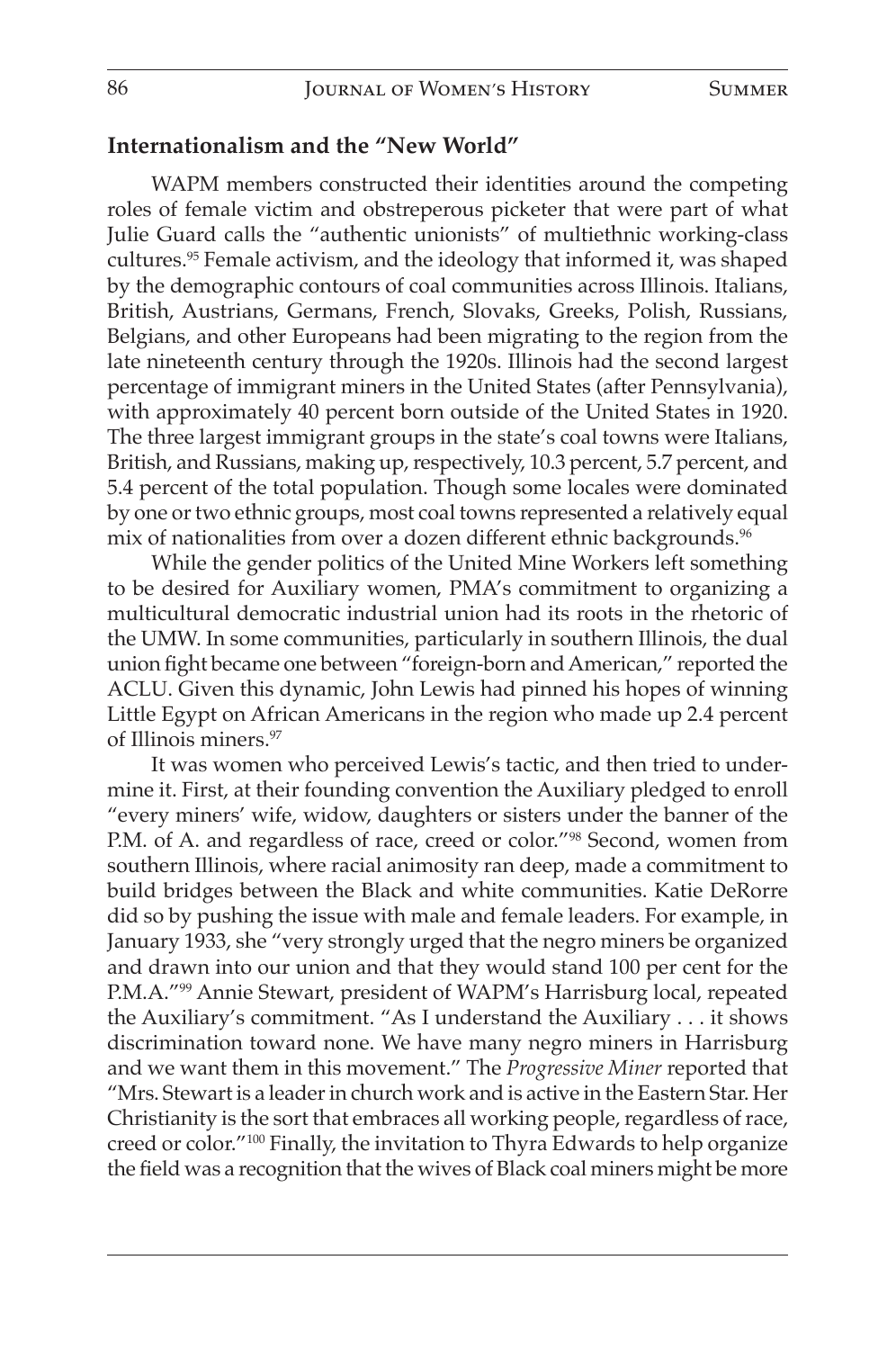apt to voice their concerns, initially, to another African American woman. As Edwards put it, "I came to southern Illinois to acquaint myself with the present mine war and particularly to see what part Negro miners are playing in the struggle and how they might be effective—and affected."

Because men had organized the UMW in the coal pits, white and Black women, who lived in segregated neighborhoods, had had virtually no contact with one another. The nature of PMA organizing in Little Egypt—where union halls and public venues were primarily under the control of the UMW—meant that the only other spaces available to meet were in homes (spaces where women felt more comfortable and in control). The DeRorre home was one of these central meeting places. Edwards remembered that it was Katie DeRorre whom she relied on to get in touch with African American men and women because it was DeRorre's home where they felt most welcome. When Edwards first arrived in Illinois, she recalled "Katie's dining room was crowded with Negro miners and we talked P.M.A. as we lunched [on] French endive salad, Italian spaghetti, dolci paste and pickled wild mushrooms." She asked Katie to get in touch with Black women and, despite the fact that the DeRorres had no phone, within hours, "Katie's front parlor was full past capacity, with the wives of Negro miners. And over cups of Katie's steaming coffee we talked Women's Auxiliary."101 Following that meeting, interracial unionism meant interracial sisterhood for many of its participants. It was "the first time . . . women folk had called each other sisters. . . . [T]he Negro spirituals sung by talented children, strengthened the solidarity of the two racial groups," the *Progressive Miner* reported.102

Women's work on the state-wide level convinced WAPM that to achieve the interethnic and interracial unionism they were dedicated to, they had to broaden their struggle. A year of organizing experience had changed their characterization of the movement. They organized for two reasons: "First[, because of] the national and international character of the economic problems of the coal industry," and "second, the role played by Lewis and his political machine." The language of home and family was obviously missing from their points. "We must not confuse this rebellion against corrupt unionism with the more fundamental character of the struggle of the workers." Capitalism and imperialism were their real enemies; their struggle in Illinois was just a piece of the fight against "world crisis." The men were not convinced. By the end of 1933, WAPM women and PMA men were divided on the strategy the dual union should take. Their efforts were compounded by the connections Lewis had in Washington and the NRA's recognition of the UMW. "For us the promises of the New Deal," the Auxiliary leaders wrote, "have proved a cruel mockery."103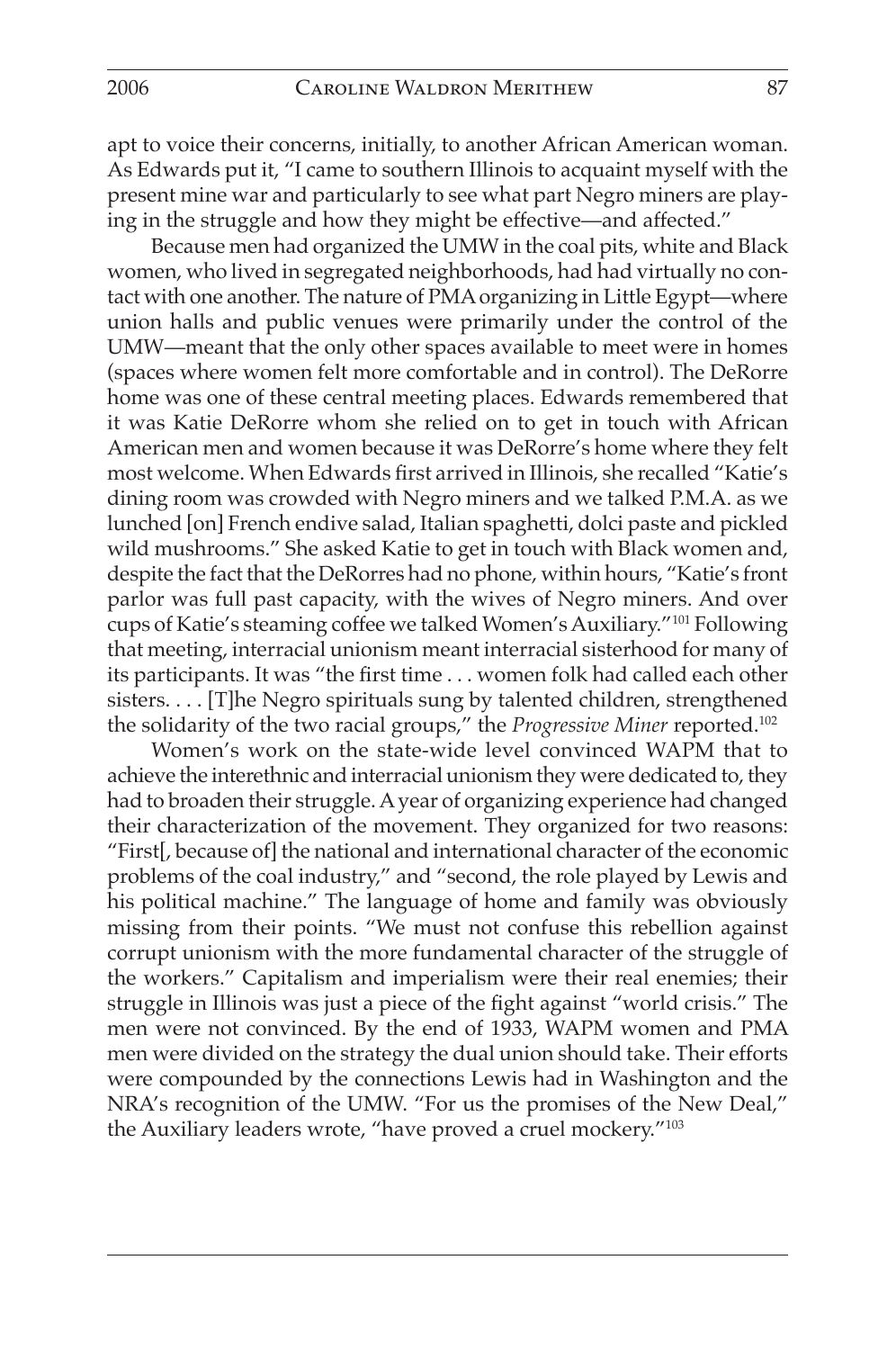#### **Conclusion**

Historians have shown the contradictory role the UMW played in building interracial solidarity; for example, the union included Black and white miners in their ranks but never Asian men. Female contemporaries saw different contradictions. Besides the iconographic tales of Mother Jones, and periodic depictions of women agitators, scholarship has been silent about what women's role tells us about miners' militancy. The rise of the PMA gave women a chance to expose the gender and class hypocrisy of all- male unionism in an industry which could not survive without women's work. That their struggle took place a few years before Lewis formed the CIO is significant. The UMWA president, whose anger at the power of women during the PMA battle could be murderous, learned two lessons well. First, he needed women. Thus, he took a pragmatic approach to the rank and file's "culture of unity" and welcomed men and women alike into the Congress. Second, feminizing the opposition emasculated its power. To beat the AFL, he needed not only arguments about industrial unionism, but also gendered depictions of craft unionism.

"I am still in the fight for the right kind of union," a friend of Agnes Burns Wieck wrote her in October 1934. This was two decades after Burns Wieck's 1916 speech at the UMW convention and two years since the Women's Auxiliary of the Progressive Miners tried to convince men that housewives could make the union strong.<sup>104</sup> It would take another generation before the male order in the coal mines would be truly "feminized." In the 1970s, women were finally allowed to work as coal miners in the United States and it was only then that they joined the UMW as equal members.

#### **NOTES**

For their comments on drafts of this article, I would like to thank Jim Barrett, Dorothy Sue Cobble, Nancy Hewitt, Franca Iacovetta, and the anonymous JWH readers. I am also grateful for the stellar research assistance of Ashley Burchell.

1 Folder "Illinois Women's Auxiliary Meeting, By-Laws and Minutes," Box 1, Subject File 1909–1977, Coal Mining in Illinois Project, Oral History Office, University of Illinois, Springfield Archives.

2 *United Mine Workers Journal*, 15 September 1929, 1.

3 *Proceedings, 33rd Constitutional Convention of the United Mine Workers of America, Indianapolis, Jan 23–31, 1934*, vol. 1 ([Indianapolis?]: Allied Printing, 1935), 315.

4 The emphasis on housewives is important since there was a precedence of women wage workers' involvement in dual unionism in the IWW. See Philip S. Foner, *History of the Labor Movement in the United States*, vol. 4 (New York: International Publishers, 1965), 128.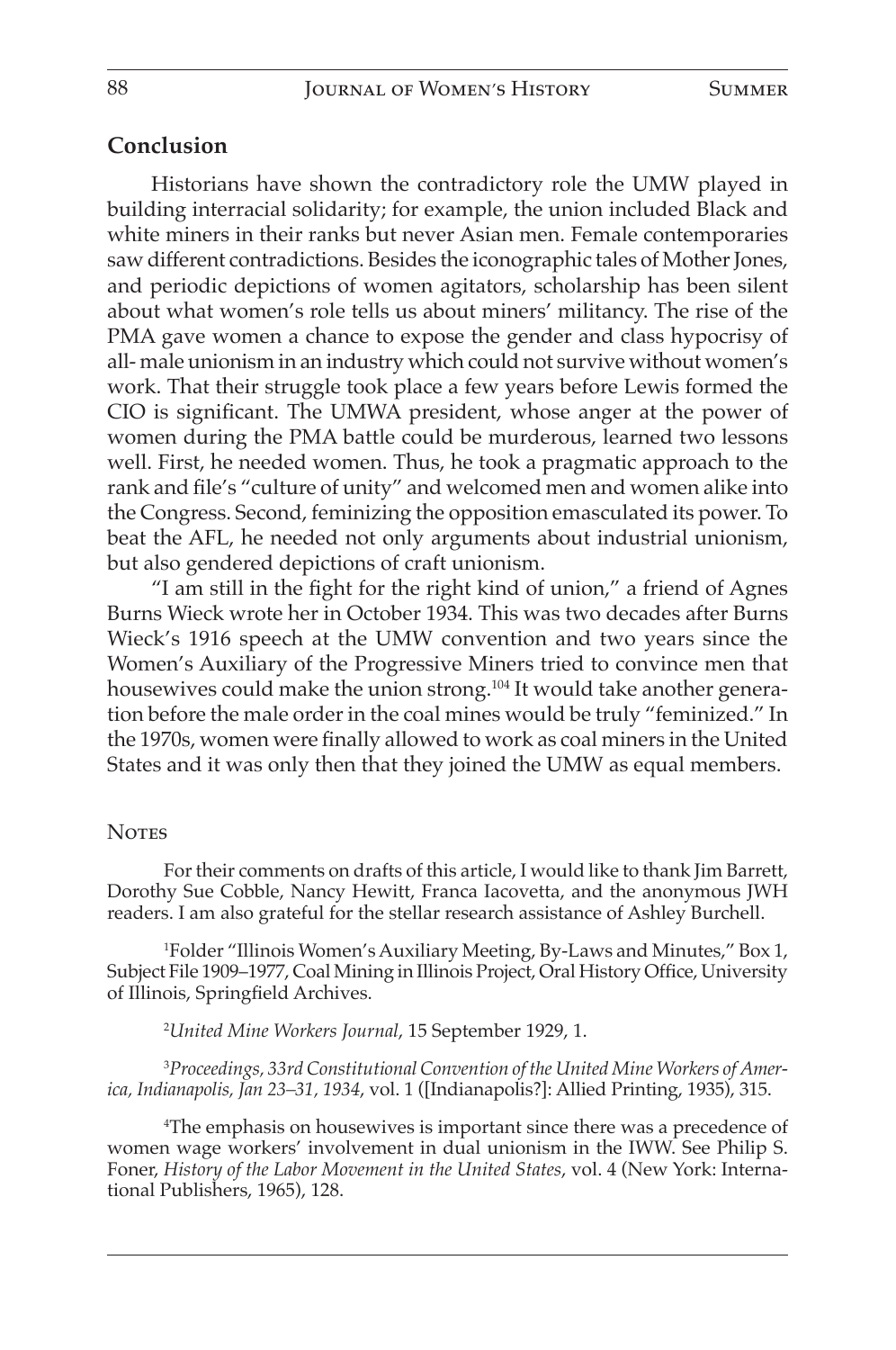5 Susan Levine, "Workers Wives: Gender, Class and Consumerism in the 1920s United States," *Gender and History* 3 (spring 1991): 60.

6 Levine, "Workers Wives," 48; Melinda Chateauvert, *Marching Together: Women of the Brotherhood of Sleeping Car Porters* (Urbana: University of Illinois Press, 1998); Dorothy Sue Cobble, *The Other Women's Movement: Workplace Justice and Social Rights in Modern America* (Princeton, NJ: Princeton University Press, 2004), 23–25; Elizabeth Faue, *Community of Suffering and Struggle: Women, Men and the Labor Movement in Minneapolis, 1915–1945* (Chapel Hill: University of North Carolina Press, 1991), 139–41; Marjorie Penn Lasky, "'Where I Was a Person': The Ladies' Auxiliary in the 1934 Minneapolis Teamsters' Strike," in *Women, Work, and Protest: A Century of U.S. Women's Labor History*, ed. Ruth Milkman (Boston: Routledge and Kegan Paul, 1985), 181–205; and Kathryn J. Oberdeck, "'Not Pink Teas': The Seattle Working-Class Women's Movement, 1905–1918," *Labor History* 32 (spring 1991): 193–230.

7 Dana Frank, "Gender, Consumer Organizing, and the Seattle Labor Movement, 1919–1929," in *Work Engendered: Toward a New History of American Labor*, ed. Ava Baron (Ithaca, NY: Cornell University Press, 1991), 273–95; Darlene Clark Hine, "The Housewives' League of Detroit," in *Visible Women: New Essays on American Activism,* ed. Nancy A. Hewitt and Suzanne Lebsock (Urbana: University of Illinois Press, 1993), 223–42; Annelise Orleck, "'We Are That Mythical Thing Called the Public': Militant Housewives During the Great Depression," *Feminist Studies* (spring 1993): 147–72; and Margaret Rose, "'From the Fields to the Picket Line: Huelga Women and the Boycott,' 1965–1975," *Labor History* 32 (summer 1990): 271–93.

8 See Frank's *Purchasing Power: Consumer Organizing, Gender, and the Seattle Labor Movement, 1919–1929* (Cambridge: Cambridge University Press, 1994), 241–42; Sharon Hart Strom, "Challenging 'Woman's Place': Feminism, the Left and Industrial Unionism in the 1930s," *Feminist Studies* 9 (summer 1983): 365–67; and Lasky, "Where I Was a Person," 198–99.

9 Chateauvert, *Marching Together*, 71; and Faue, *Community of Suffering and Struggle*, 12–13 and 140.

10Chateauvert, *Marching Together*, 15 and 71; and Levine, "Workers Wives," 50.

11Jacqueline Dowd Hall, "O. Delight Smith's Progressive Era: Labor, Feminism, and Reform in the Urban South," in *Visible Women*, ed. Hewitt and Lebsock, 176–79; Orleck, "We Are That Mythical Thing," 152–54; and Caroline Waldron Merithew, "Anarchist Motherhood: Toward the Making of a Revolutionary Proletariat in Illinois Coal Towns," in *Women, Gender and Transnational Lives: Italian Workers of the World*, ed. Donna Gabaccia and Franca Iacovetta (Toronto: University of Toronto Press, 2002), 218.

<sup>12</sup>Debates about interracial unionism continue. See, for example, Herbert Gutman, "The Negro and the United Mine Workers of America, the Career and Letters of Richard L. Davis and Something of Their Meaning: 1890–1900," in *Work, Culture and Society in Industrializing America* (New York: Alfred A. Knopf, 1976), 119–208; Herbert Hill, "Myth-Making as Labor History: Herbert Gutman and the United Mine Workers of America," *International Journal of Politics, Culture, and Society* 2 (winter 1988): 132; and the responses of David Roediger, "History Making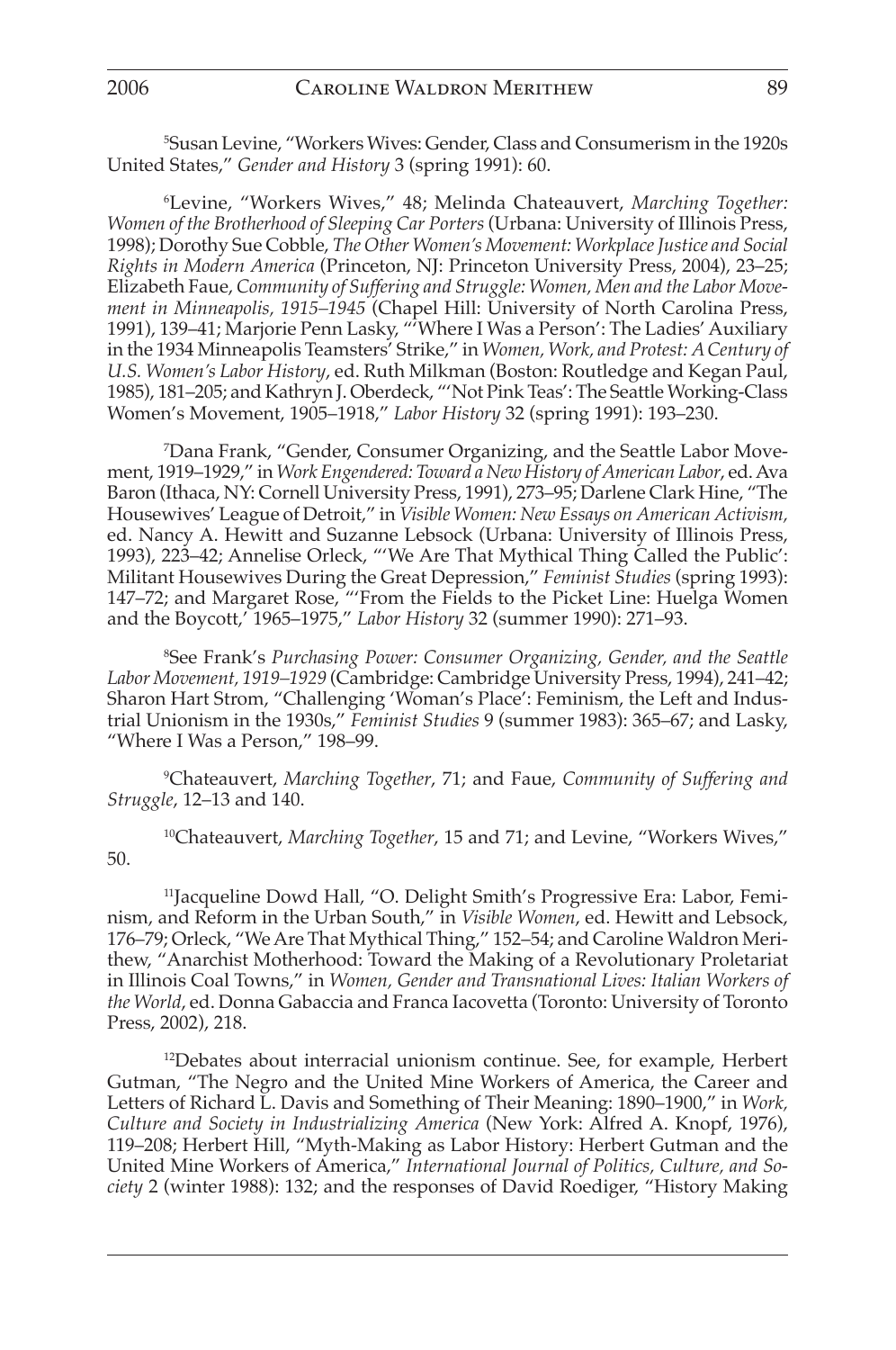and Politics" and Stephen Brier, "In Defense of Gutman: The Union's Case," both in *International Journal of Politics, Culture, and Society* 2 (spring 1989).

13Ardis Cameron, *Radicals of the Worst Sort: Laboring Women in Lawrence, Massachusetts, 1860–1912* (Urbana: University of Illinois Press, 1993), 69–70 for questioning maternalist roles and 117–70 for strike.

14Lasky, "Where I Was a Person," 198.

<sup>15</sup>*First Annual Report of the Illinois Women's Auxiliary Progressive Miners of America* (n.p., n.d.), 8. See Levine, "Workers Wives" and Oberdeck, "Not Pink Teas" for the language of helpmeets.

<sup>16</sup>*First Annual Report,* 8. For an auxiliary involved in more traditional work, see Elizabeth Faue, "Paths of Unionization: Community, Bureaucracy, and Gender in the Minneapolis Labor Movement of the 1930s," in *Work Engendered*, ed. Baron, 308–309.

17Quotation in David Thoreau Wieck, *Woman from Spillertown: A Memoir of Agnes Burns Wieck* (Carbondale: Southern Illinois University Press, 1992), 14.

18See Carl R. Weinberg, *Labor, Loyalty, and Rebellion: Southwestern Illinois Coal Miners and World War I* (Carbondale: Southern Illinois University Press, 2005), 21; and Waldron Merithew, "Anarchist Motherhood," 217–46.

<sup>19</sup>*United Mine Workers Journal*, 17 March 1910, 7.

<sup>20</sup>*Twenty-Sixth Annual, First Biennial Conference United Mine Workers of America, District 12, 1916* (Peoria, IL: The District, 1916), 323–234.

21Ibid., 317.

<sup>22</sup>Priscilla Long, "The Women of the Colorado Fuel and Iron Strike, 1913–14" in *Women, Work and Protest*, 63.

23Thoreau Wieck, *Woman from Spillertown*, 9; and *Illinois Miner*, clipping in Folder 2–10, Box 2, Agnes Burns Wieck Collection, Walter P. Reuther Library, Wayne State University, hereafter ABW.

<sup>24</sup>*Illinois Miner*, clipping in Folder 2–10, Box 2, ABW.

25"Lotta Work," Folder 1–3, Box 1, ABW.

<sup>26</sup>*Illinois Miner*, clipping in Folder 2–10, Box 2, ABW.

<sup>27</sup>*Illinois Miner*, clipping in Folder 2–10, Box 2, ABW.

<sup>28</sup>*United Mine Workers Journal*, 17 March 1910, 7.

29Agnes Burns to John H. Walker, 9 June 1916, Folder 9, Box 1, John H. Walker Papers, University of Illinois Archives.

30Diary entry 17 January 1933, Misc. Letters, Folder 2–34, Box 2, ABW.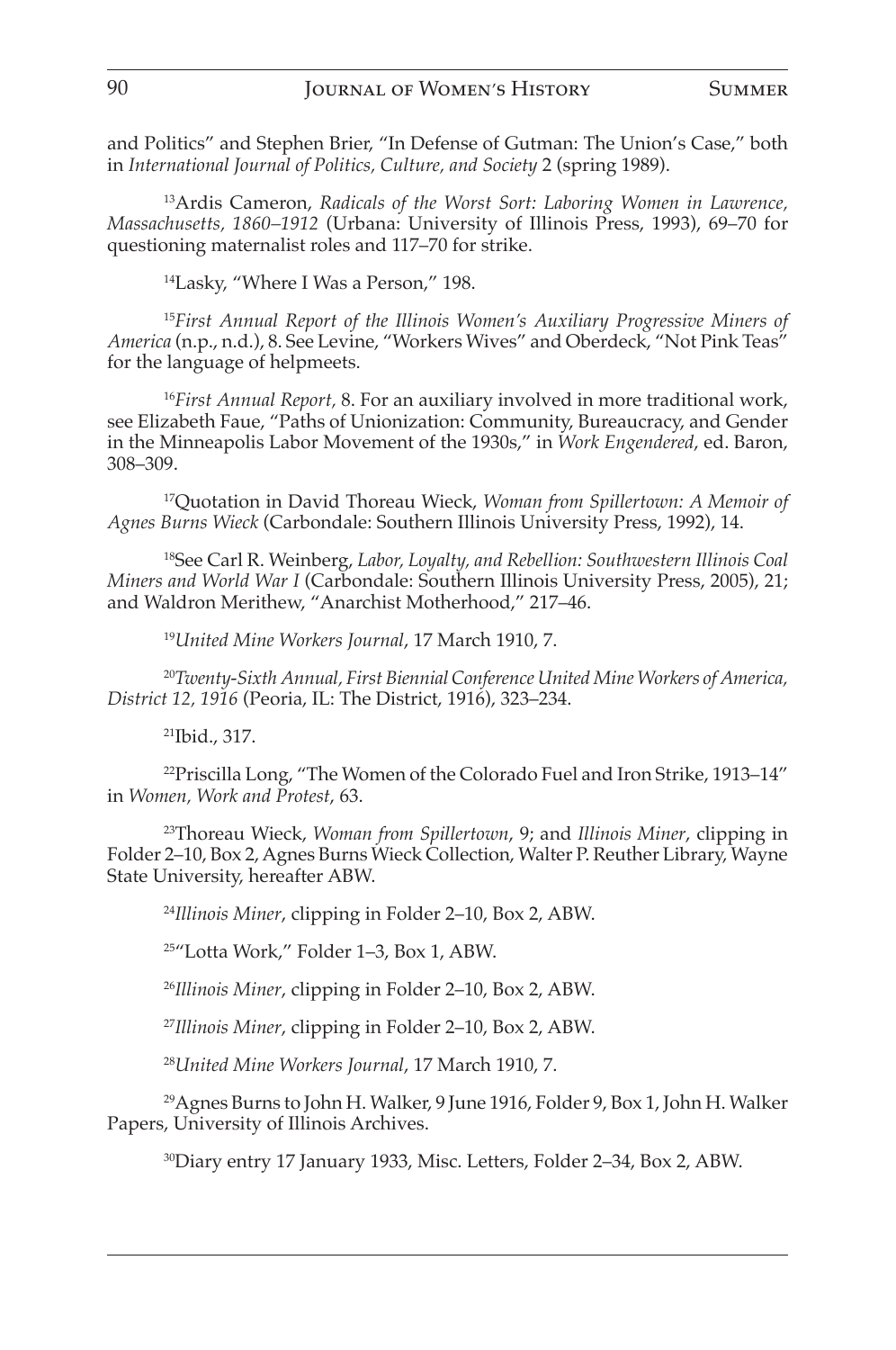31*Illinois Miner*, 25 July 1926, 6, quoted in Thoreau Wieck, *Woman from Spillertown*.

32Diary entry 17 January 1933, Misc. Letters, Folder 2–34, Box 2, ABW.

33See Thoreau Wieck, *Woman from Spillertown*, 90–92.

34Folder 1–16, Box 1, ABW.

35*United Mine Workers Journal*, 1 August 1932, 4. See Harriet Hudson, *The Progressive Mine Workers of America: A Study in Rival Unionism* (Urbana: The University of Illinois, 1952), 10–16. Dallas M. Young states that the founding convention happened in Benld, Illinois. See "A History of the Progressive Miners of America, 1932–1940" (PhD diss., University of Illinois, 1940), 7 of the abstract of his thesis.

36Caroline Waldron, "'The Great Spirit of Solidarity': The Illinois Valley Mining Communities and the Formation of Interethnic Consciousness" (PhD diss., University of Illinois, Urbana-Champaign, 2000).

37Jack Battuello, Transcript, 35, Oral History Collection, University of Illinois at Springfield, hereafter UIS Oral History.

38Hudson, *The Progressive Mine Workers*, 20, 32–33.

<sup>39</sup>*First Annual Report*, 5.

40Ibid., 24.

41Frank, *Purchasing Power*, 241; and Chateauvert, *Marching Together*, 3 and 71. The only other "Women's" as opposed to "Ladies" auxiliary specifically discussed is in Faue's work.

42Irene Allard, AL52, UIS Oral History. See also Lester Boetta's interview, B634.2.

43Temma Kaplan, "Female Consciousness and Collective Action: The Case of Barcelona, 1910–1918," *Signs* 7 (spring 1982): 545–66.

44"Lotta Work," Folder 1–3, Box 1, ABW.

45Ibid.

<sup>46</sup>*First Annual Report*, 5.

47Allard, AL52, UIS Oral History.

<sup>48</sup>*First Annual Report*, 8.

49Allard, AL52, UIS Oral History.

<sup>50</sup>*Progressive Miner*, 23 September 1932, 2.

51*Progressive Miner*, 16 September 1932, 2.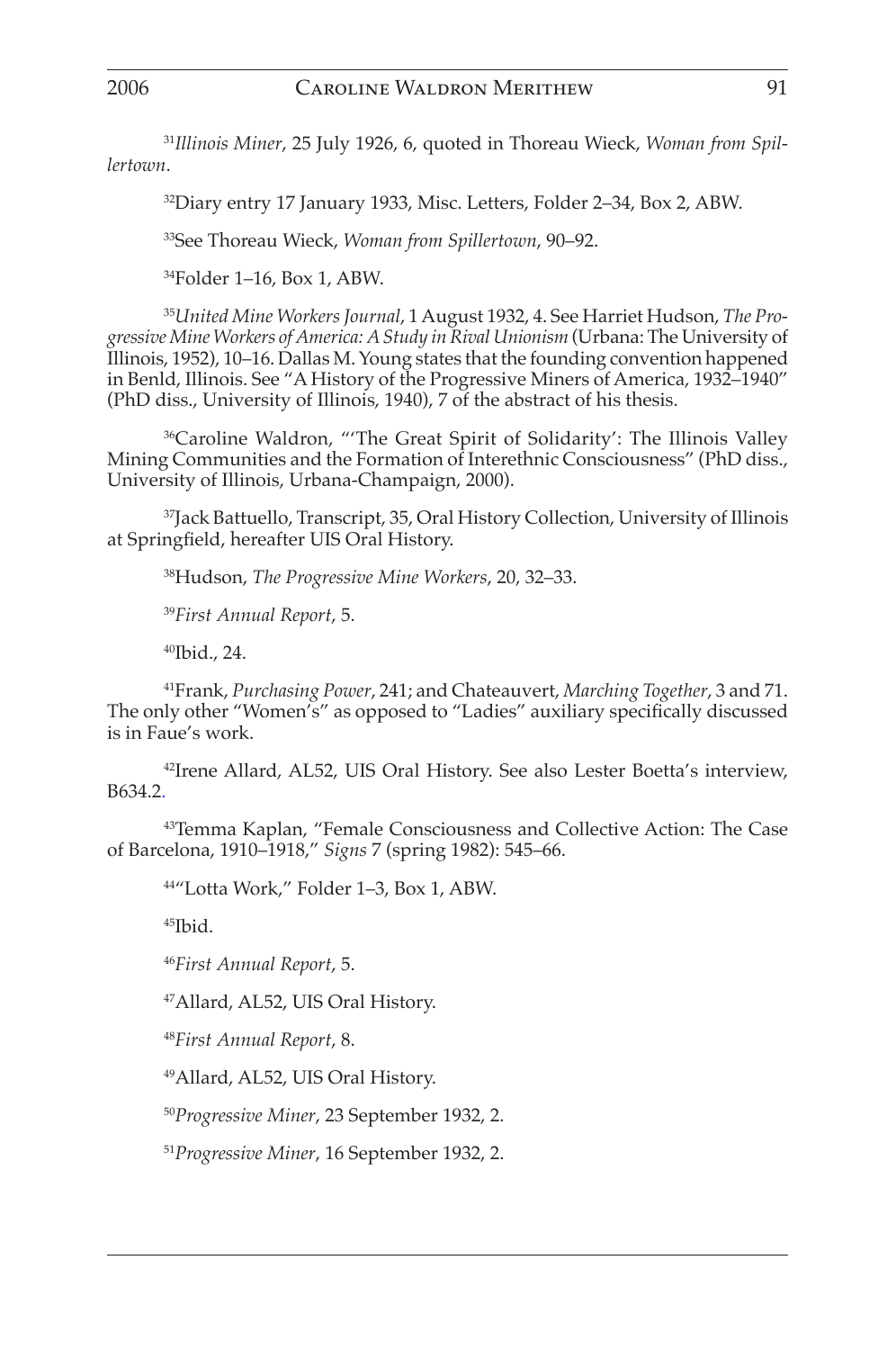#### 92 **JOURNAL OF WOMEN'S HISTORY** SUMMER

<sup>52</sup>*Progressive Miner*, 14 October 1932, 1; and 21 October 1932.

<sup>53</sup>*Progressive Miner*, 11 November 1932, 1.

<sup>54</sup>*Progressive Miner*, 4 November 1932, 3.

55Allard, AL52, UIS Oral History.

<sup>56</sup>*First Annual Report*, 12.

57Allard, AL52, UIS Oral History.

58Ibid.

59See Long, "Women of the Colorado Fuel and Iron Strike," 63.

<sup>60</sup>*East St. Louis Journal*, Folder 1–32, Box 1, ABW.

61Ollie Schloeman to Agnes Burns Wieck, 18 November 1935? Folder 1–12, Box 1, ABW.

62Jean E. Rosinos, "Marching Women of Illinois," in *Labor Age*, November 1932, 6.

63Agnes Burns Wieck to Menzyk, 18 January 1933, Folder 2–32, Box 2, ABW.

64Ollie Schloeman to Agnes Burns Wieck, 18 November 1935? Folder 1–12, Box 1, ABW.

<sup>65</sup>*First Annual Report*, 14.

<sup>66</sup>*East St. Louis Journal*, Folder 1–32, Box 1, ABW.

67Michael Miller Topp, *Those Without a Country: The Political Culture of Italian American Syndicalists* (Minneapolis: University of Minnesota Press, 2001), 101.

68Tom Tippett to Agnes Burns Wieck, 24 November 1933, Folder 1–13, Box 1, ABW.

<sup>69</sup>*Man!* April 1933, 5.

70Jack Battuello, UIS Oral History, 41.

71Frank Fries, UIS Oral History, 59.

<sup>72</sup>*Progressive Miner*, 9 December 1932, 1.

73Tom Tippett to Agnes Burns Wieck, 17 June 1933, Folder 1–13, Box 1, ABW.

<sup>74</sup>*The Militant,* "Letters from Militants," 11 February 1933, 2; *New York Times*, 27 January 1933, 7; and "Correspondence," *The Nation*, 136 (March 1933): 234–35.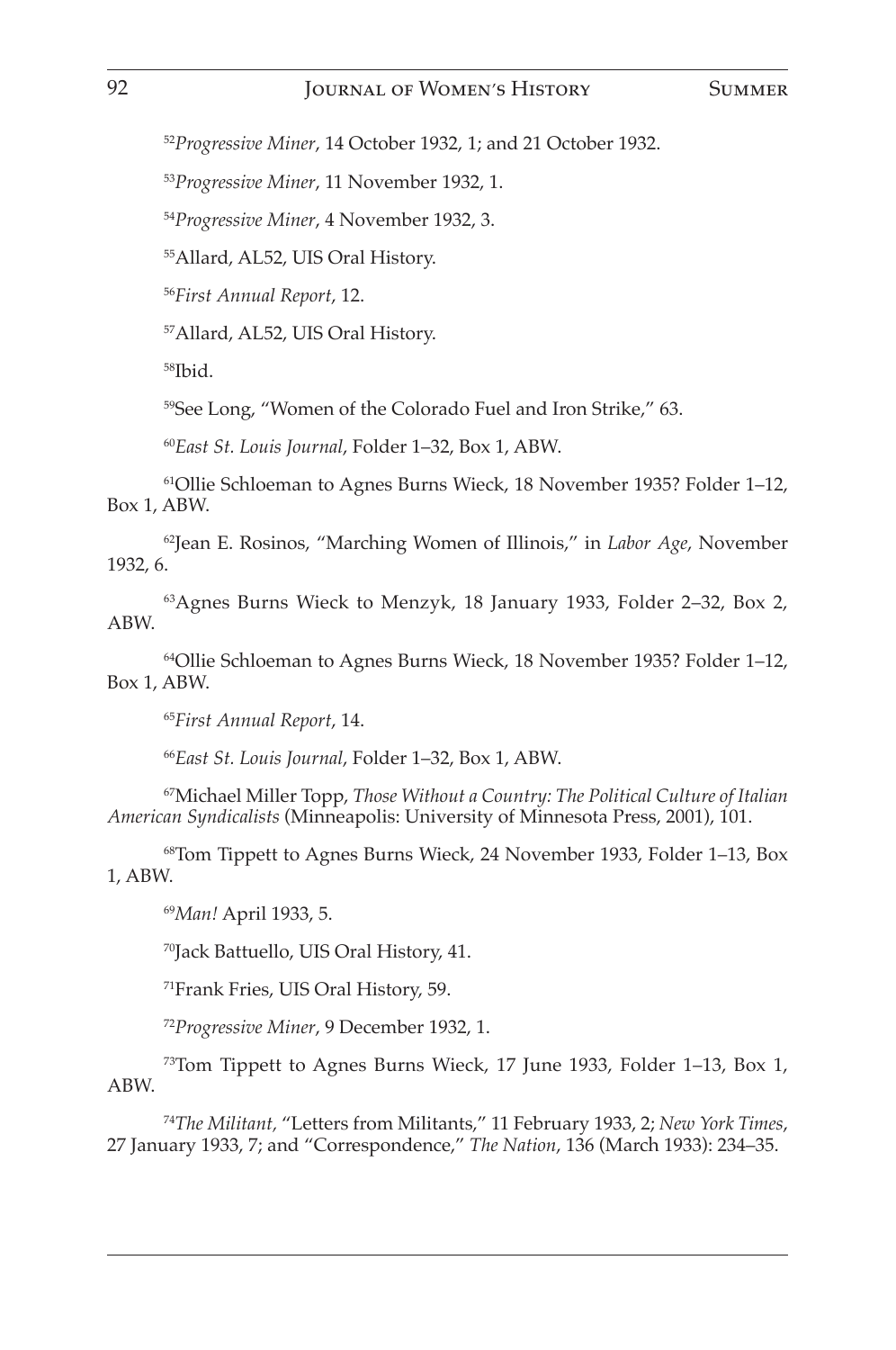<sup>75</sup>*Progressive Miner*, 3 February 1933, 1.

<sup>76</sup>*Progressive Miner*, 20 January 1933, 1.

77"Correspondence, 10,000 Miners' Wives," *The Nation* (March 1933): 234; and *First Annual Report,* 17–19.

78Agnes Burns Wieck to Mrs. Laurenti, 1 November 1933, Folder 2–33, Box 2, ABW.

<sup>79</sup>*Man!* May–June 1933, 7.

80Topp, *Those Without a Country*, 119–21.

81Lasky, "Where I Was a Person," 181–82; and Orleck, "We Are That Mythical Thing," 150.

<sup>82</sup>*Progressive Miner*, 14 October 1932, 4.

83The letter from Zeigler is reprinted in the American Civil Liberties Union's pamphlet, "The Struggle for Civil Liberties in the Illinois Coal Fields," May 1933.

84Angelina Castellani to Agnes Burns Wieck, 16 July 1937, Folder 2–34, Box 2, ABW.

<sup>85</sup>*First Annual Report*, 11.

86Catherine Mans, UIS Oral History.

<sup>87</sup>*Progressive Miner*, 21 April 1933, 3.

88Hall, "O. Delight Smith's Progressive Era," 181; and Strom, "Challenging 'Woman's Place,'" 367. Strom's point is further problematized given Nancy Cott's analysis of feminism, labeling, and periodization in "What's in a Name? The Limits of 'Social Feminism'; or, Expanding the Vocabulary of Women's History," *Journal of American History* 76 (December 1989): 809–829. Orleck also states that urban political housewives did not "think of themselves as feminists." "We Are That Mythical Thing," 167.

<sup>89</sup>*Progressive Miner*, 5 February 1935, 1.

<sup>90</sup>*First Annual Report*, 28.

91Robert Morse Lovett, quoted in Thoreau Wieck, *Woman from Spillertown*, 148.

<sup>92</sup>*First Annual Report,* 22. Thoreau Wieck, *Woman from Spillertown*, 149.

93Agnes Burns Wieck to Mrs. Mary Golitko, 9 September 1933, Folder 2–33, Box 2, ABW. For a different model of female working-class solidarity, see James Cassedy, "A Bond of Sympathy: The Life and Tragic Death of Fannie Sellins," *Labor's Heritage* 4 (winter 1992): 34–47; and Stephen Burnett, "Women of Steel: Gender and Labor in the Great Steel Strike of 1919" (MA thesis, University of Missouri, Columbia, 1995).